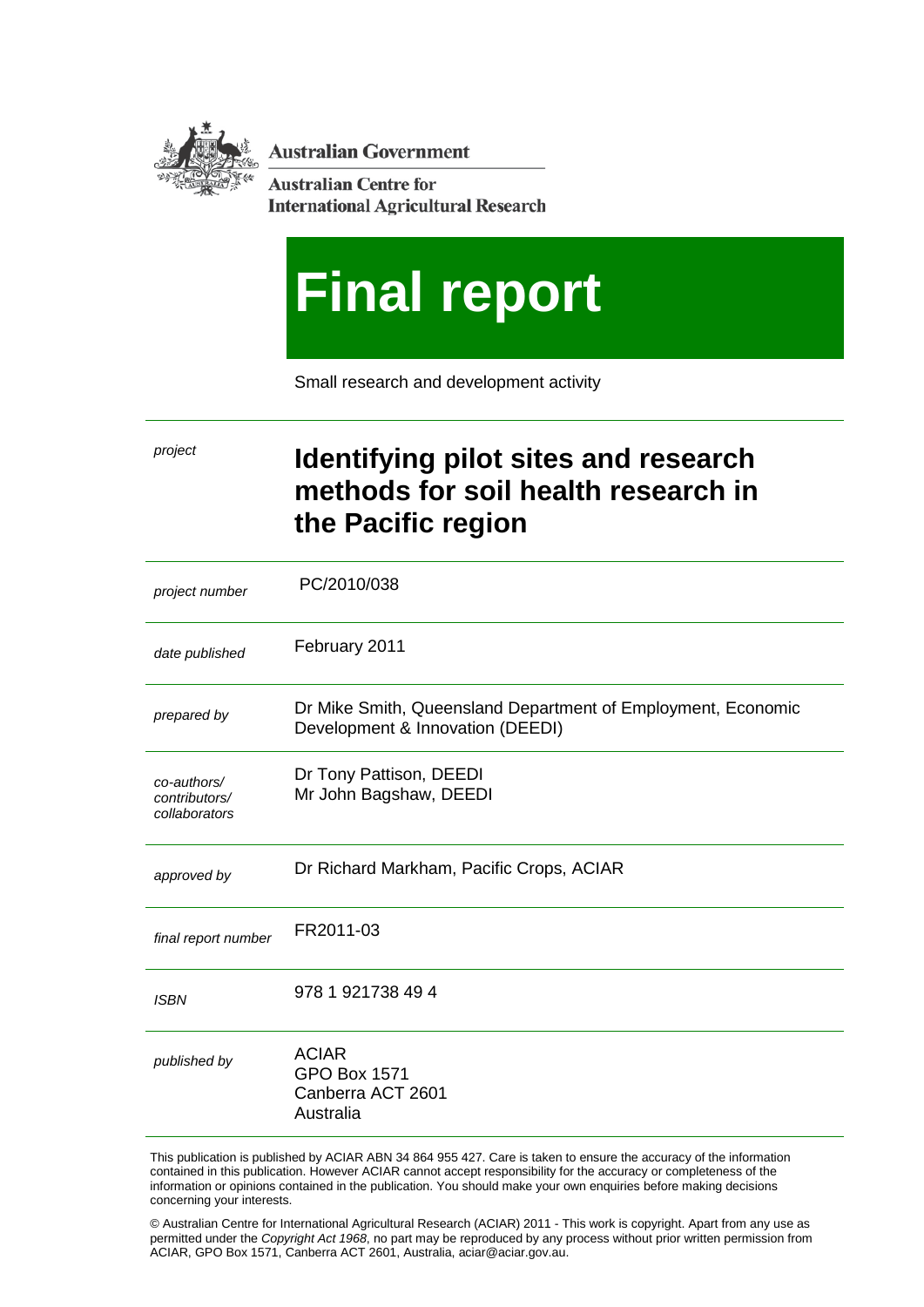# **Contents**

| 1                |                                                                    |  |
|------------------|--------------------------------------------------------------------|--|
| $\boldsymbol{2}$ |                                                                    |  |
| 3                | Lessons learned during workshop and scoping study5                 |  |
| 3.1              |                                                                    |  |
| 3.2              |                                                                    |  |
| 3.3              |                                                                    |  |
| 4                |                                                                    |  |
| 4.1              |                                                                    |  |
| 4.2              |                                                                    |  |
| 4.3              |                                                                    |  |
| 4.4              |                                                                    |  |
| 4.5              |                                                                    |  |
| 5                | Characterization of pilot sites and identification of practices to |  |
| 5.1              |                                                                    |  |
| 5.2              |                                                                    |  |
| 5.3              |                                                                    |  |
| 5.4              |                                                                    |  |
| 6                |                                                                    |  |
| $\overline{7}$   |                                                                    |  |
| 7.1              |                                                                    |  |
| 7.2              |                                                                    |  |
| 8                |                                                                    |  |
| 8.1              |                                                                    |  |
| 9                |                                                                    |  |
| 9.1              |                                                                    |  |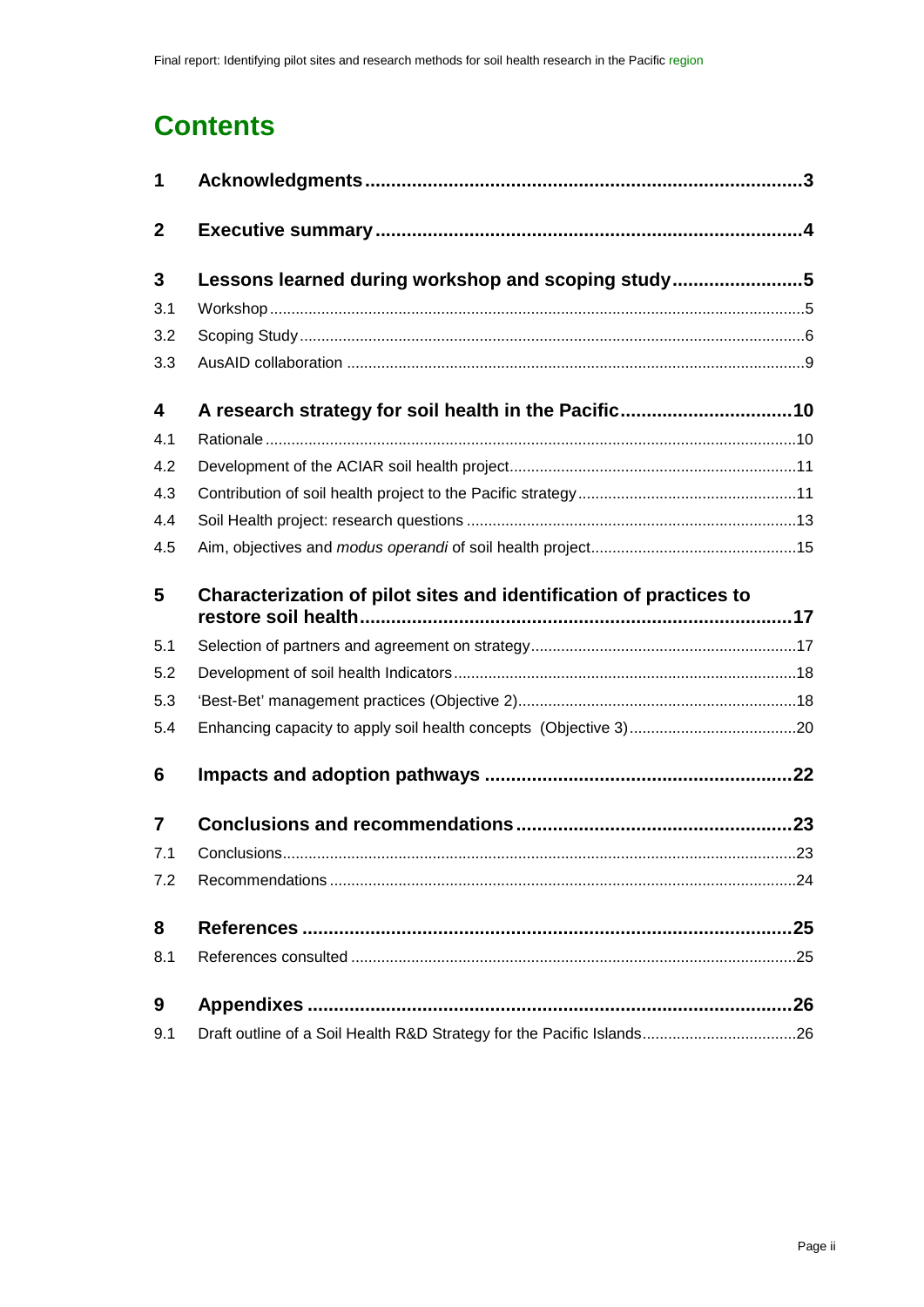# <span id="page-2-0"></span>**1 Acknowledgments**

The Australian project team would like to express their thanks for the support and guidance provided by Dr Siosiua Halavatau, Mr Stephen Hazelman, and Mr Tony Gunua of the Secretariat of the Pacific Community (SPC) in the development of an improved project proposal. Further support from the Pacific project teams, in Fiji led by Mrs Miliakere Nawaikula of the Ministry of Primary Industries (DPI), Department of Agriculture (DoA), in Samoa by Mr David Hunter of the University of the South Pacific (USP) and in Kiribati by Mr Tokintekai Bakineti of Ministry of Environment, Lands and Agricultural Development (MELAD), is greatly appreciated. Last, but not least, we are most thankful for the support provided by Dr Richard Markham and Ms Talei Tuinamuana of ACIAR during the SRA and in the development of PC/2009/003.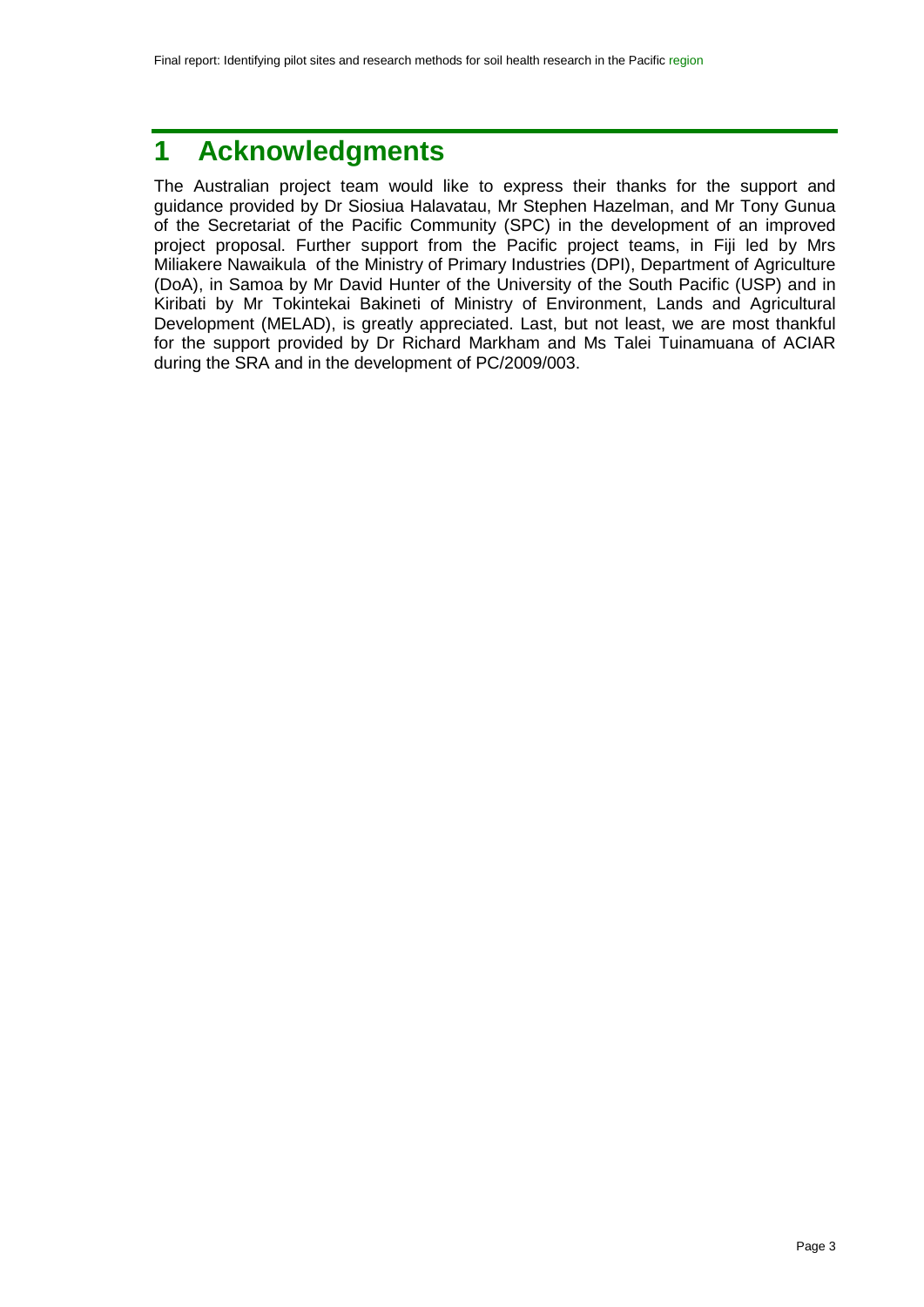# <span id="page-3-0"></span>**2 Executive summary**

Declining soil fertility and biological soil health are thought to represent a major threat to sustainable agricultural development in the Pacific, as smallholders respond to economic incentives to supply growing urban and export markets, while lacking the technologies and knowledge to underpin the sustainability of these newly intensified production systems. This situation led the Secretariat of the Pacific Community (SPC) and the Queensland Department of Employment, Economic Development & Innovation (DEEDI) to propose to ACIAR a project (PC/2009/003) on *Improving Soil Health in Support of Sustainable Development in the Pacific*. The proposed project builds on an EU-funded and SPCimplemented program, *Development of Sustainable Agriculture in the Pacific (DSAP)*. The new project focuses on testing, with farmers, best-bet strategies for increasing soil organic matter, supported by developing research-based indicators that growers and extension officers can use to assess soil health status (including key chemical, physical and biological variables), as well as extension approaches to communicate soil health concepts and methods to growers. Internal review by ACIAR recognised the merit of the proposal and approved its further development but asked for further clarification of the cropping systems and pilot sites to be targeted, the research questions to be addressed, and the methods to be used. The present small research activity (SRA), PC/2010/038, was designed to supply this information over a six-month period.

Within the broader development **goal** of improving the economic and environmental sustainability of intensive smallholder crop production in the Pacific Region by developing strategies for improving soil health, the **purpose** of this SRA was to identify the cropping systems to be targeted, the sites for participatory research work and the indicators of soil health to be monitored. Specific objectives of the SRA were to:

#### **1. Develop a research strategy for soil health in the Pacific.**

This objective was achieved through an initial planning meeting held in Suva from 27- 28 July 2010. The workshop reviewed previous soil health experiences from potential project partners and focussed on developing a more comprehensive research and extension plan for the project. These plans were further strengthened through dialogue with partners during country visits to identify pilot sites. The strategy is outlined in Appendix 1 and this report explains how the proposed project both tests some aspects of the strategy and contributes to its longer-term development.

#### **2. Identify pilot sites for participatory research.**

This objective was achieved by visiting potential pilot sites and discussing with the key stakeholders the cropping systems under threat, the main concerns of producers, and the flow-on effects of declining productivity and profitability to others in the broader community. These visits to Fiji, Samoa and Kiribati from 31 October to 18 November 2010, with follow-up communications, provided baseline data on the current situation in each country, identified experimental sites and local project champions, as well as agreeing on 'best bet' options for soil health improvement to be further evaluated through participatory research.

This SRA has already contributed to the understanding of production problems in the target systems. Its main impact will be achieved, however, via the improved design of project PC/2009/003 which is expected to have positive economic, social and environmental impacts through sustainable improvements in the productivity of the export taro industries (Fiji and Samoa) and vegetable production on atolls (Kiribati), as well as the banana industry in north Queensland.

The SRA concludes that soil health issues are at the root of production problems in these cropping systems and recommends an 'action-research' approach to tackling them.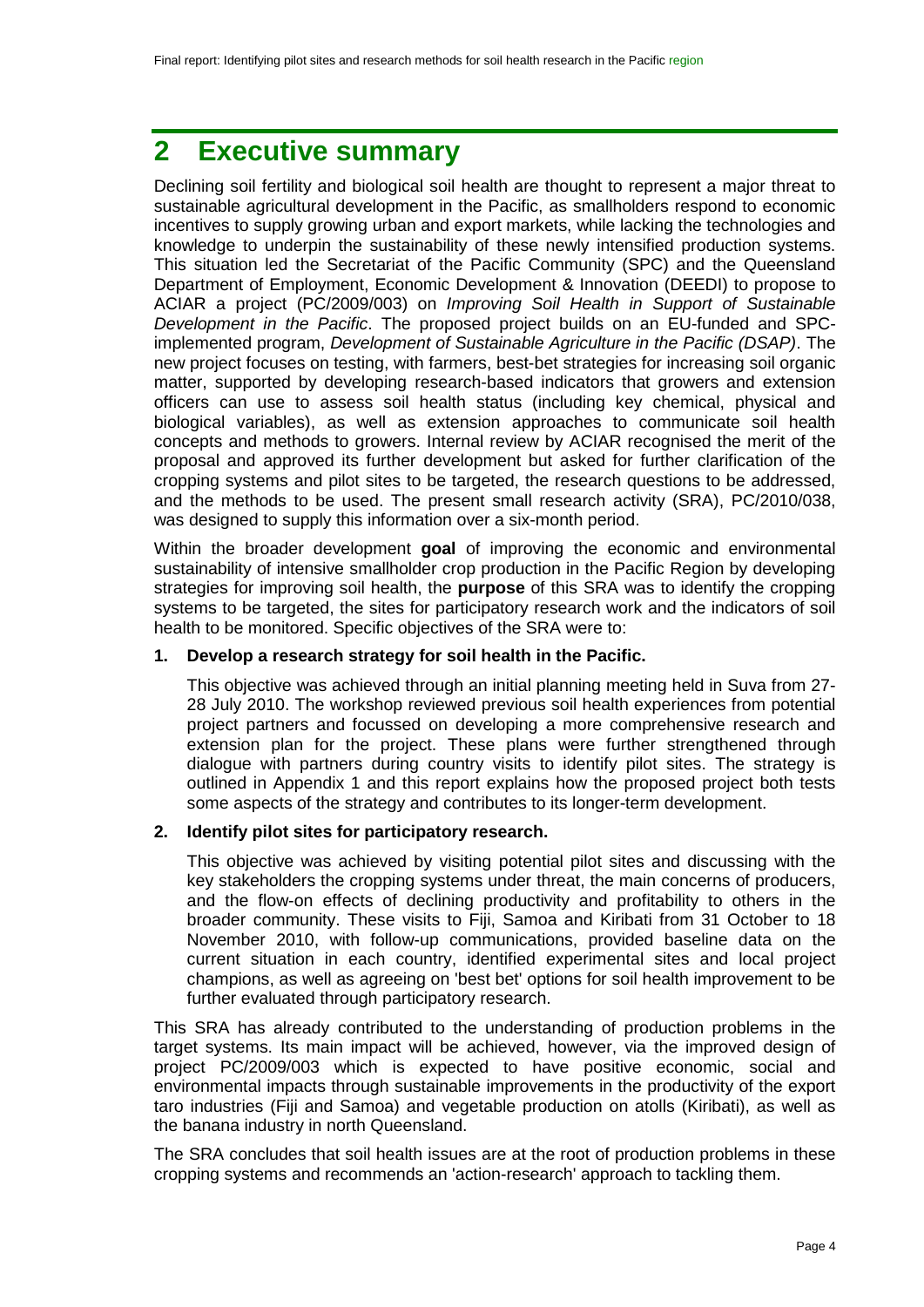# <span id="page-4-0"></span>**3 Lessons learned during workshop and scoping study**

## <span id="page-4-1"></span>**3.1 Workshop**

A workshop was held at SPC, Suva, 27-28 July 2010 and was attended by 18 staff from Australia, Fiji, Kiribati, Samoa and the Solomon Islands. The first day consisted of interactive presentations given by a number of speakers including: An overview of the current ACIAR project proposal (Richard Markham, ACIAR), 'The DSAP Experience' (Toki Bakineti, MELAD, Kiribati), 'Science of Soil Health' (Tony Pattison, DEEDI), 'Current Methods for Assessing Soil Health' (Ami Sharma, MPI, Fiji) 'Soil Health in the Pacific' (Stephen Hazelman, SPC) and 'Rationale for Selecting Pilot Sites' (Mike Smith, DEEDI).

In the afternoon we split into 4 groups and listed the key challenges and opportunities for soil health in the Pacific and each group gave a report of the discussions. Some of the key issues discussed included:

- **Disease infestation epidemics** affecting cash and staple food crops. Most of these problems have occurred when such crops have been grown as commercial monocultures. This issue can be addressed through adoption of appropriate systems of integrated pest/disease management both above and below the ground.
- **Ecological deterioration** in terms of accelerated erosion, coastal and inland deforestation, leaching, laterisation, overuse or shortage of surface and groundwater resources, soil and water pollution and loss of biodiversity. These problems must be addressed using conservation agriculture and environmental management strategies.
- **Ignorance of existing/traditional farm systems** with modern agricultural development often advocated without the 'developer' even understanding the ecological, economic and social importance, and rationale for the existing system. The need is to become familiar with traditional systems for managing soils, crops and organic matter and develop a farming system that meets commercial needs and corrects imbalances while being appropriate for the local farming community.
- **Declining terms of trade**. This is happening because prices of exports (i.e. mainly primary agricultural products) have progressively fallen relative to the costs of imported consumer and capital goods, including the agricultural inputs needed for the production of the export crops. The on-farm solution is to maximise self-sufficiency and minimise dependence on imported items.
- **Poor/unbalanced nutrition** amongst urbanized communities (e.g. South Tarawa) and cash croppers. Nutrition-related diseases are mainly due to a change from consumption of fresh local foods to the increased consumption of nutritionally inferior, imported, highly processed foods. The promotion of more diverse farming systems with a better balance between export crops and food crops for both local sale and subsistence use could address this problem.

The final day began with presentations involving examples of how soil health strategies have been implemented on-the-ground and were given from a research perspective (Stephen Hazelman, SPC, presented work on managing taro beetle), from an extension perspective (John Bagshaw, DEEDI, presented work on promoting soil health with the banana industry in North Queensland) and finally from a farmer's perspective (Peter Kjaer, Tei Tei Taveuni, presented experience with export taro production in Taveuni). Two parallel sessions were then held; one focussing on soil health indicators and methods, and the other on extension, social and economic methods. Towards the end of the day the two groups reported back with the purpose of developing a research and extension framework for the project, which has been expanded in subsequent sections of this report.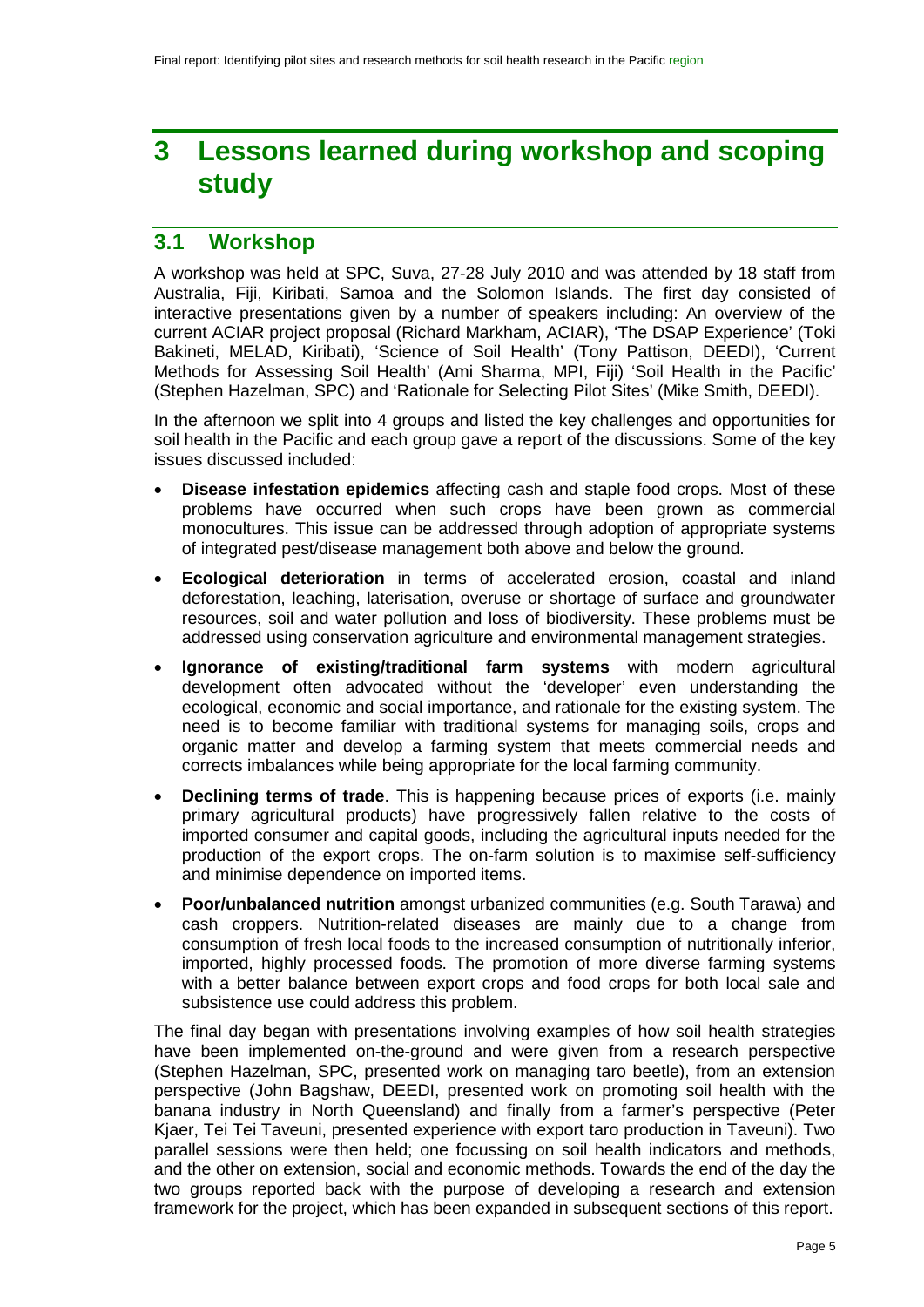Among the candidate cropping systems and geographical areas proposed as potential case studies (pilot sites) for research, and meeting at least some of the criteria for selecting pilot sites, were:

- Australia, Queensland: Banana production (intensive, but with reduced pesticide input); (existing sites for DEEDI research)
- Fiji, Sigatoka valley or Tai Levu: Banana production for fresh market or processing (a system under intensification with support from SPC's Facilitating Agricultural Commodity Trade (FACT) project)
- Fiji, Navua basin: Ginger production for fresh export and local processing (intensification also supported by FACT; building on an earlier ACIAR project PC ACIAR PC/2004/049 - on managing soil-borne pathogens of ginger
- Fiji, Sigatoka valley: Vegetable production for export (aubergines) or local hotel trade (SPC is involved in the latter through development of a Participatory Guarantee Scheme (PGS))
- Fiji, Taveuni and/or Viti Levu: Taro production for export (opportunity to partner with existing efforts of SPC and Fiji-MPI, Tei Tei Taveuni farmer association)
- Fiji, Sigatoka valley and Nadi: Red papaya production for export conventional or organic (with ACIAR project PC/2008/003; and Nature's Way Cooperative)
- Kiribati, Tarawa: Peri-urban vegetable production for import substitution, supplying South Tarawa (support from SPC and Centre of Excellence in Atoll Agriculture
- Solomon Islands: Vegetable production to supply the Honiara urban market and PGS to supply hotels (with ACIAR project PC/2005/077)
- Samoa: Taro export (with USP Taro Improvement Program, Samoa Ministry of Agriculture and Fisheries, Samoa Farmers Association and exporters)
- Samoa: Organic *misi luki* banana exports (with Women in Business Development Inc. (WIBDI))
- Samoa: Organic vegetable production (with WIBDI, under developing PGS to supply hotels and supermarkets.

These sites and systems in Kiribati, Samoa and Fiji were ear-marked for further consideration in site visits. For Solomon Islands, it was agreed that, with the ACIAR vegetable project due to conclude in 2011 and the legacy of DSAP technology and expertise dispersed, the platform was not sufficiently strong to support soil health research.

# <span id="page-5-0"></span>**3.2 Scoping Study**

Visits were made to Kiribati, Samoa and Fiji from 31 October to 18 November 2010. With a draft proposal (developed after the workshop) in hand, the purpose of the visits was to meet with project partners in their own work environment and assess their ability to undertake the research and extension program, conduct on-the-ground surveys of potential pilot sites, conduct simple soil tests and introduce some of the newer biological indicators to staff; an important objective in all three countries was to explain the project to senior management, farmers and other interested stakeholders. Although some participatory priority setting and exploration of options was undertaken with stakeholders, especially in Taveuni (Fiji), this fell short of the formal Participatory Rural Appraisal (PRA) foreseen; priority was necessarily given at this stage to establishing relationships with potential partners and selecting cropping systems and partners for research. The diagnostic PRAs, within the areas now selected, remain to be conducted at the outset of the full project.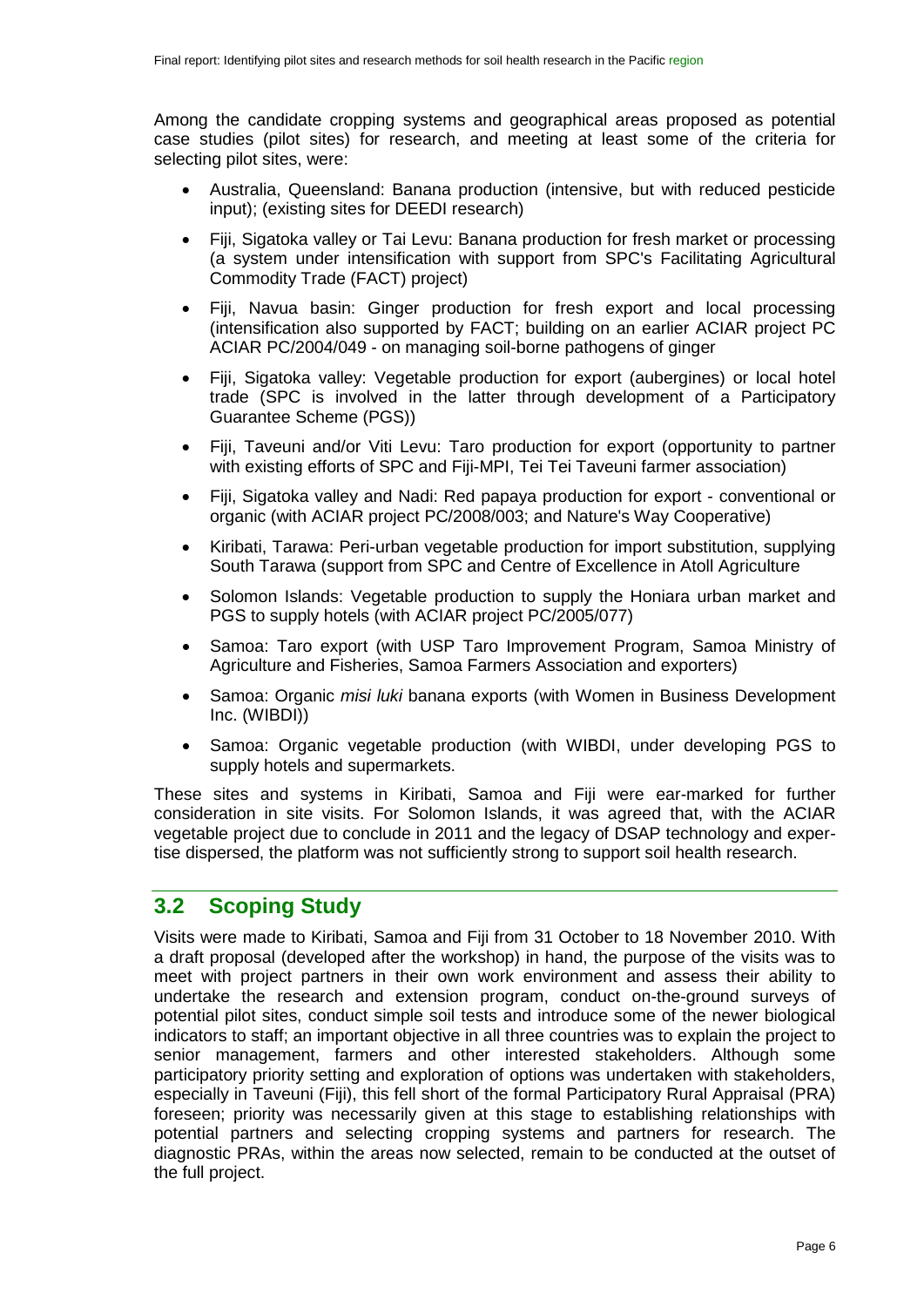#### **3.2.1 Kiribati**

Toki Bakineti was a key contact and he is a Principal Agricultural Officer with MELAD and stationed at the Centre of Excellence for Atoll Agriculture, Tarawa. The Centre's R&D mandate is to address the special challenges of atoll food production and water use efficiency, while addressing the most pressing development needs including food and nutritional security, climate change mitigation and sustainable management of the environment. Toki was instrumental in implementing the DSAP program in Kiribati and initiated a number of community-based agricultural initiatives that were very successful and presented in the SPC publication, 'Case Studies, Lessons from the Field: The DSAP Experience'.

One of the striking results from soil tests conducted during the scoping study was the very low levels of organic carbon in agricultural soils (less than 0.5%), poor water retention and high levels of lime-induced chlorosis of plants. However soil samples taken from traditional taro pits had the opposite characteristics and were a testimony to the power of composting and soil management in improving soil health in these atoll soils. We explored composting options and strategies in Tarawa and saw that organic matter, in many situations, was being taken away from the villages as municipal waste and could be utilised in small peri-urban vegetable gardens. Other sources from coconut wastes, leaf litter and seaweed could also be better utilized. A number of women's and youths' groups were involved in trialling a range of vegetable varieties under DSAP and similar community-based extension methods could be used to show the benefits of composting and soil management for improved vegetable production.

Of further interest is that Toki has been awarded a scholarship to undertake an MSc program at USP-Alafua (he would like to eventually upgrade to a PhD) and he wishes to undertake a research program investigating improvements to soil health in atoll agriculture. We therefore conclude that we have staff commitment, experience, facilities and support from management to undertake a soil health research and extension project in Kiribati.

#### **3.2.2 Samoa**

David Hunter, an experienced soil scientist and senior lecturer at USP-Alafua, was our main contact and liaison in Samoa. We also worked closely with Tolo Iosefa of USP, who leads Samoa's Taro Improvement Program (TIP), in collaboration with the Ministry of Agriculture and Fisheries (MAF). The main objective of the TIP is to come up with varieties that are acceptable to consumers (including buyers of Samoa's taro exports) and resistant to taro leaf blight, a disease that decimated Samoa's taro production in 1993 and has since largely excluded Samoa from its previously dominant position in the Pacific taro trade. A key strategy of the TIP is to distribute the progeny of breeding crosses at an early stage to an established network of farmers for their evaluation of the new materials.

A workshop was convened at USP, bringing together representatives of the Samoa Farmers' Association, taro exporters, and researchers involved in high-value crops and soil fertility research. It was not possible during the visit to make contact with the groups involved in *misi luki* banana exports and although representative of the organic vegetable production group attended the workshop, it became clear that they already have a soil fertility strategy based on liquid fertilisers and technical support provided by Organic Matters Foundations (a Queensland-based NGO). From the workshop it was therefore decided that our focus would be with the taro export farmers and that experimental work could focus on farmer involved in the TIP network, who are accustomed to work with researchers and have a strong interest in testing and adopting soil improvement measures.

While in Samoa six taro farms were visited, as was a taro pack-house, currently operated by MAF staff, as part of their support to private sector growers and exporters, in their concerted effort to re-establish Samoa as a major taro exporter. More formal meetings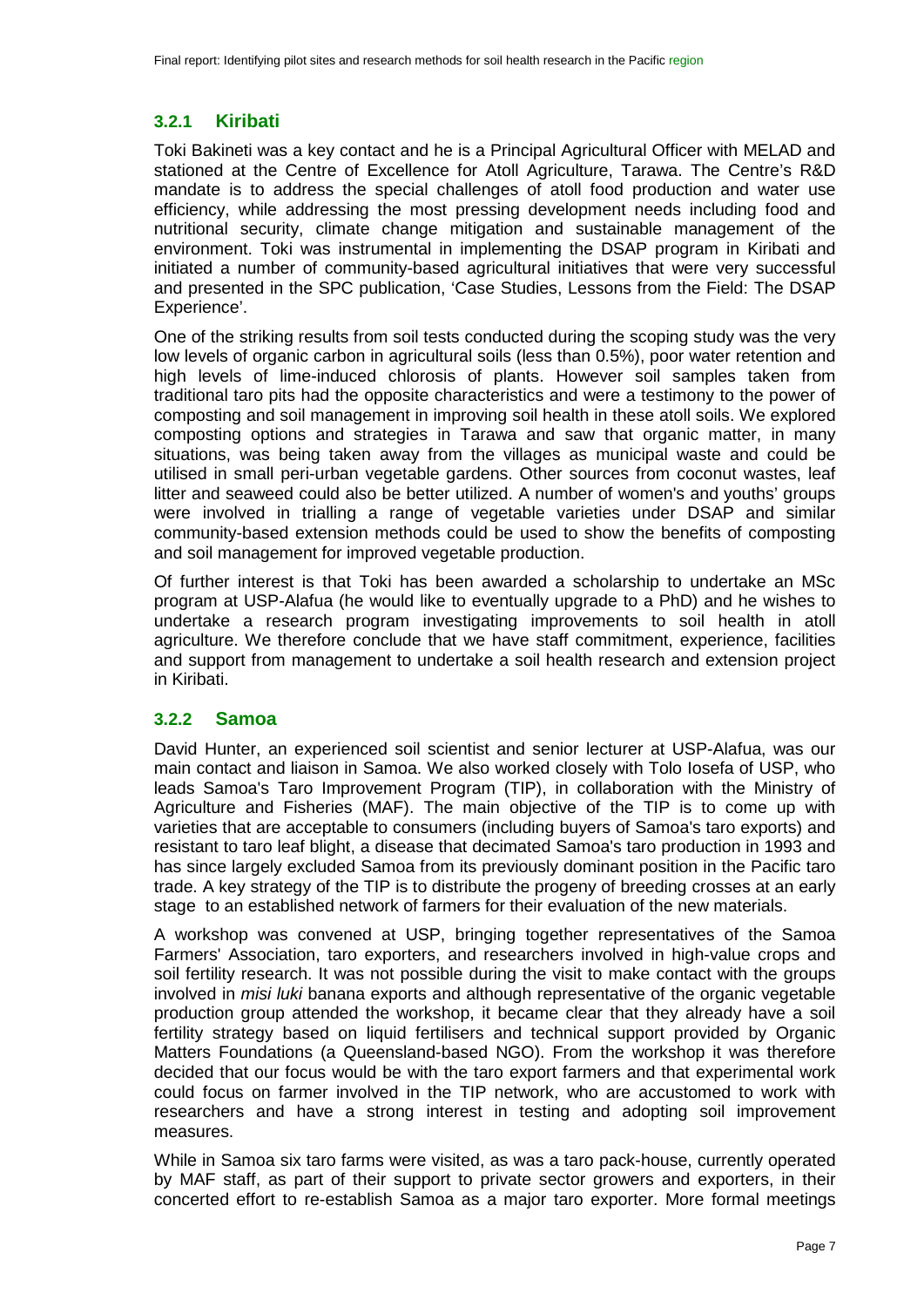with leading figures in the industry were arranged both at the University and in a taro farming village on the southern end of Upolu.

The pack-house visit showed considerable corm and root damage that appeared to be caused by soil-borne pathogens, particularly nematodes. Discussions with farmers and industry figures revealed that there has been a decline in A-grade sized taro, that there are mounting concerns about deforestation as farmers try to move into the foothills (in search of more fertile soils for taro production), and at least some of the farmers at the stakeholder meeting were emphatic that a 'soil health' issue is at the root of their problems. A recent MAF newsletter article sent to us by an Australian Volunteer, Ros Jettner, whom we met at the pack-house, showed a strong yield response of taro to organic matter.

At the taro pack-house, we were also able to meet up with Mr Roy Masamdu (SPC - Biosecurity and Trade) who was conducting an ACIAR scoping study under SRA PC/2010/032 *Defining the quarantine environment for Pacific horticultural exports*. This provided an opportunity to plan close collaboration between project PC/2009/003, which is expected to produce, as an outcome, higher quality taro with lower pest and disease loads at the farm gate, and Mr Masamdu's planned project, PC/2007/118 *Developing cleaner export pathways for Pacific agricultural commodities*, which will develop better handling of export taro from the farm gate onwards.

We conclude from these various elements that: research is needed to investigate soil health issues in taro production in Samoa; several farmers involved in the TIP network are ready to undertake pilot investigations; and that there is a willingness among farmers to adopt practical measures that improve taro production. Furthermore a strong research team exists at USP-Alafua, backed-up by a well-run soil testing laboratory, to undertake these studies. It is complemented by the extension network provided by MAF which is already strongly committed to the effort to rejuvenate Samoa's taro exports.

#### **3.2.3 Fiji**

The Australian project team made a visit to the Sigatoka Valley to examine banana farms along the river's flood plain but determined that production constraints were related to poor management practices rather than being primarily of a soil health nature. However, a Fijian researcher under the ACIAR-USP scholarship scheme is already conducting research on the relationship between soil organic matter and nematode infestation in Fijian banana production, linked to this SRA and with advice from the Australian team, so these results will be available in due course to the soil health project. This arrangement provides a model for broadening the approach of the soil health project, in due course, to other cropping systems and validating the approach on different soils and with different crops. The team also visited a major red papaya exporter (working with ACIAR project PC/2008/003) and an aubergine exporter; however, there was no indication that soil-borne pest and disease problems or soil fertility were of major concern.

On the other hand, when the team toured some of the taro production areas on Taveuni, Fiji's main export taro region, soil-borne pathogens such as *Pratylenchus coffeae*, *Meloidygyne* spp., root-infesting mealybugs (provisionally identified as *Paraputo* sp., probably *leveri*) and unspecified root rots were observed. Any one or combination of these soil-related problems could account for poorer taro yields and failure to meet export size grades.

A taro farmers' meeting was held at MPI's research station on Taveuni on 12 November 2010 and was attended by about 40 farmers, together with MPI's research and extension staff, SPC and DEEDI project staff. Rohit Lal, Siosiua Halavatau and John Bagshaw facilitated discussions and we were able to determine that:

• Taro contributes approximately \$16M to Taveuni's (and Fiji's) economy but rejects have climbed from 5% to 30-40% in recent years. The importance of taro production to the island's economy and its importance to the 17,000 residents was highlighted.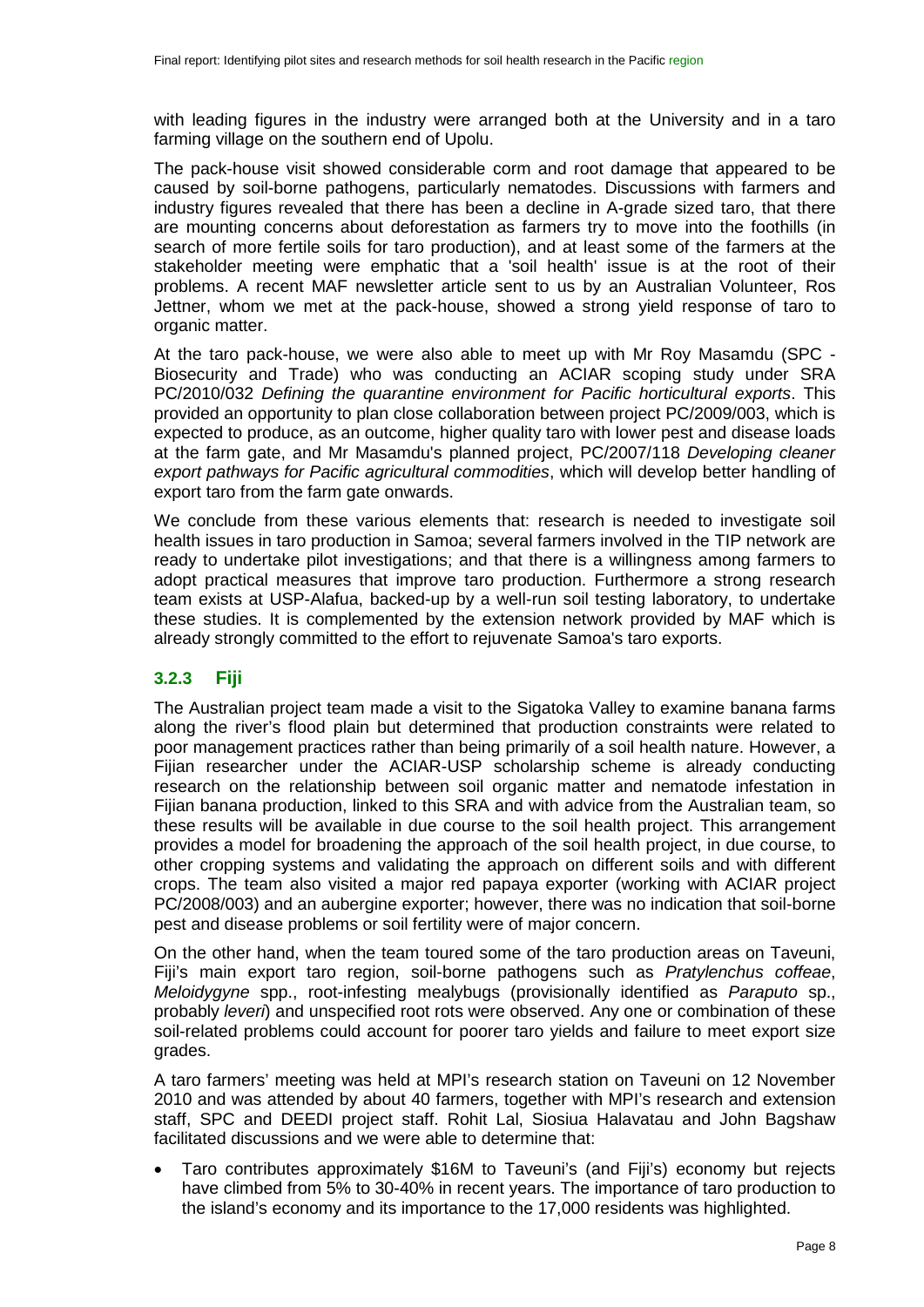- A taro commodity profile, with gross margins for export taro, was tabled.
- Challenges and opportunities for taro production were discussed. Tei Tei Taveuni, a progressive farmers' association, highlighted the work they are doing with their 'Soil Schools' and mentioned the support they are receiving from AusAID in their cyclone recovery efforts. They wish to lend support and see complementarity between their own work and that of the ACIAR project.
- The majority of farmers were very interested in the ACIAR project and we openly discussed issues relating to soil health, the importance of organic matter in their farming systems and ideas for implementing some 'best bet' action research.

The next few days were spent visiting existing field sites, and potential new sites, at three locations on the island and discussing work with the lead farmers in the community. Taro was examined from both good and bad patches, soil samples collected and analysed, and the awareness of soil health in controlling diseases and pests highlighted. It was particularly gratifying to see 'the light go on' in the heads of extension officers and growers as we were able to show the relationship between low labile C levels, low taro yield and increased incidence of soil-borne pathogens, and conversely, the opposite result with higher inputs of organic matter.

In Taveuni, we believe we have a good grasp of the situation leading to yield decline in taro and we, the project team, feel confident we can resolve the problem and achieve good adoption of the project results by the taro growing community, as well as generating research results that will serve as the platform for soil improvement strategies that can be more broadly applied in the Pacific islands.

## <span id="page-8-0"></span>**3.3 AusAID collaboration**

In Fiji, the project team had an opportunity to discuss current AusAID support (and that of other donors), both with soil health research partners and with the Program Manager, Economic Growth and Rural Development, of AusAID-Fiji, Mr Malcolm Bossley. An AusAID program, initiated as part of a post-cyclone recovery effort, is already supporting on-farm research relating to soil fertility in taro production in Taveuni, carried out by Fiji-MPI, with support from SPC and USP-Alafua. Currently this work is focusing on trialling the use of *Mucuna pruriens* (velvet bean) as a fallow/rotation, with and without the addition of mineral fertiliser. Our project team has offered input to the design of these trials and AusAID is keen that we should strengthen the technical support for this work through the new soil health project, which AusAID has now agreed to co-fund.

In addition, the Tei Tei Taveuni farmers' group has successfully applied to the Global Environment Facility of the United Nations Development Programme, with support from NZ Aid, to support farmer 'soil schools' (initially for 175 farmers), to be followed up with on-farm visits and demonstrations, soil chemistry testing, tree planting and conservation awareness. The soil schools will provide an excellent testing ground for extension approaches for soil health concepts and practices, from the ACIAR soil health project, and the participation of our soil health team with greatly strengthen the on-farm research component of this work.

To further reinforce the farmer training and technical support effort, Tei Tei Taveuni have applied to Australian Volunteers International (AVI) for a volunteer to assist in this work. The application has been positively received and selection of a volunteer will be undertaken in early 2011, with a view to the person starting work in mid 2011. As a result of these discussions, the support for the AVI position will be provided through the ACIAR soil health project and this cluster of training activities will be closely coordinated with our research effort.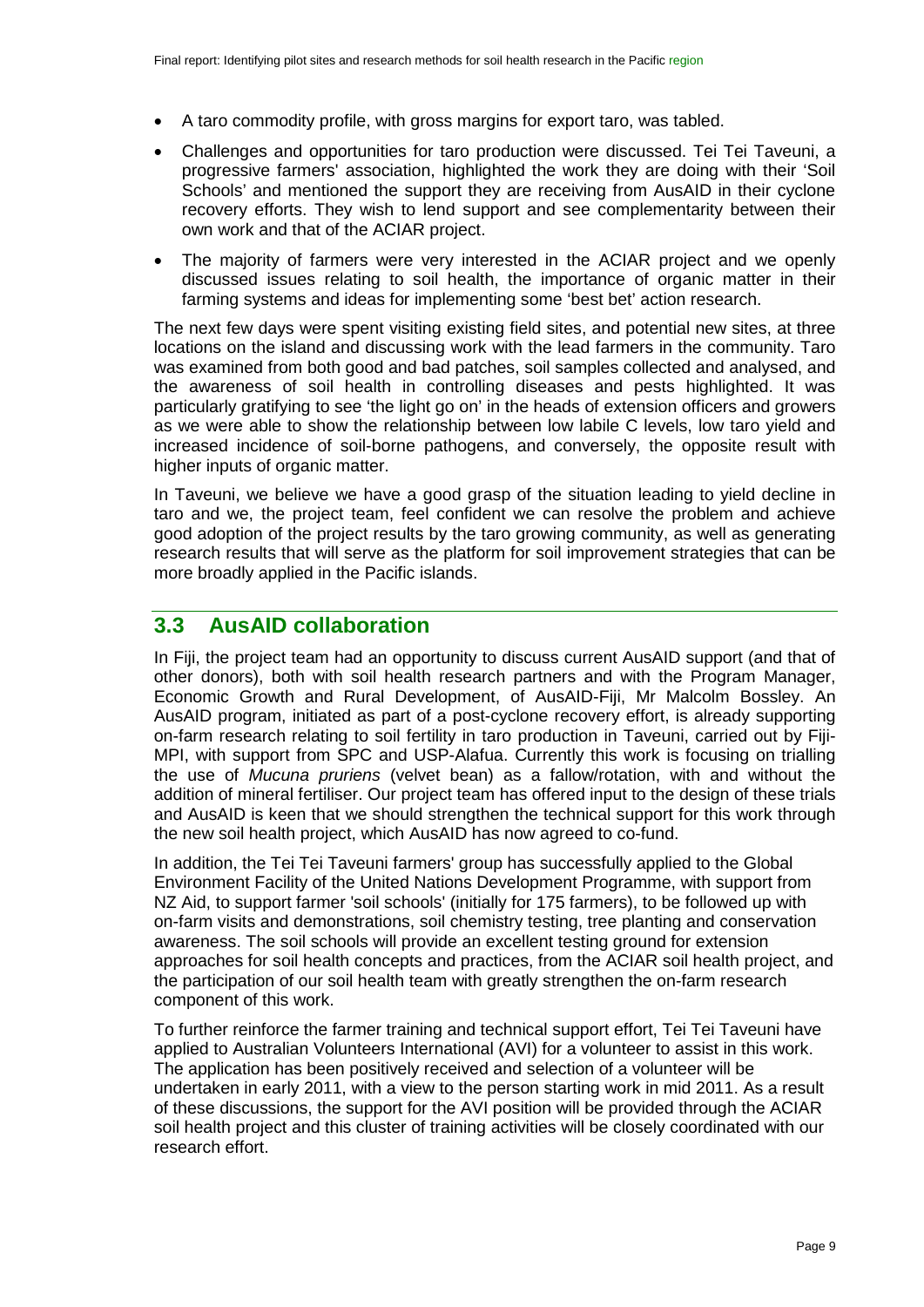# <span id="page-9-0"></span>**4 A research strategy for soil health in the Pacific**

# <span id="page-9-1"></span>**4.1 Rationale**

The discussions conducted with stakeholders and potential partners, allowed the SRA team to draft a 'Soil Health R&D strategy for the Pacific Islands' (Appendix 1) considering both longer-term regional objectives and the kind of immediate strategy that could be used to address 'production systems in crisis' - where evident problems provide an 'entry point' to engage with farmers on soil health issues and an incentive for farmers to change their current practices.

The soil health concept is well-grounded scientifically on accepted principles and practical experiences in Australia, the United States and elsewhere in the world - and in these countries is gaining mainstream recognition. In the Pacific, however, the practical demonstrations of the effectiveness of soil health approaches have been quite limited and poorly documented. Thus, although there is some support for soil health approaches among R&D leaders and among specific sectors of the horticultural industry in the Pacific (especially those involved in the Pacific Organic movement), the dominant paradigm in the research and extension community in the Pacific remains that of conventional soil science (and market incentives to boost production). In view of the rapid erosion of the natural resource base that is occurring, as Pacific islands seek to intensify agricultural production to meet economic aspirations, without in general being able to offer growers new and more sustainable technologies to underpin this intensification, changes in production practices and land management are urgently needed.

Whereas conventional approaches to soils research have tended to focus on the physical and chemical *properties* of soils and, perhaps, the function of soils in plant nutrition and water relations, a 'soil health' approach focuses explicitly on the *functions* of soil including plant nutrition and water relations, but giving attention also to biological processes and to the 'ecosystem services' provided by soils, for instance in the biological suppression of soil-borne pests and diseases. Although these underlying processes may be complex, hard to measure directly and difficult to understand completely, considerable practical progress can be made in solving soil-related production problems through adaptive research, especially to restore the biological functions of degraded soils.

Such research, based on soil health concepts, will focus on selecting those soil improvement tactics, chosen from a range of options that have proven effective elsewhere, that are best adapted to local social and environmental conditions. Emphasis must be placed on cost-effectiveness, especially return to labour, and all costs and benefits need to be well quantified and documented, so that experiences gained in pilot sites can be used as a model for developing and advocating solutions for comparable problems elsewhere. Emphasis is also placed on the development of 'indicators' that can be used by researchers, extension workers and farmers (at least the more progressive among them), to monitor their progress towards restoring the biological health of soils. Because soil processes can be cryptic and hard to measure directly, these indicators need to be rapid, inexpensive tests that can provide evidence of the current status of soils. Finally, emphasis needs to be placed on developing appropriate participatory research and extension techniques for communicating soil health concepts to farmers and their intermediaries and, in due course, enabling them to use soil health principles and practices to solve production problems.

A concept for soil health interventions to change current unsustainable management practices and improve soil health status is presented in Figure 1.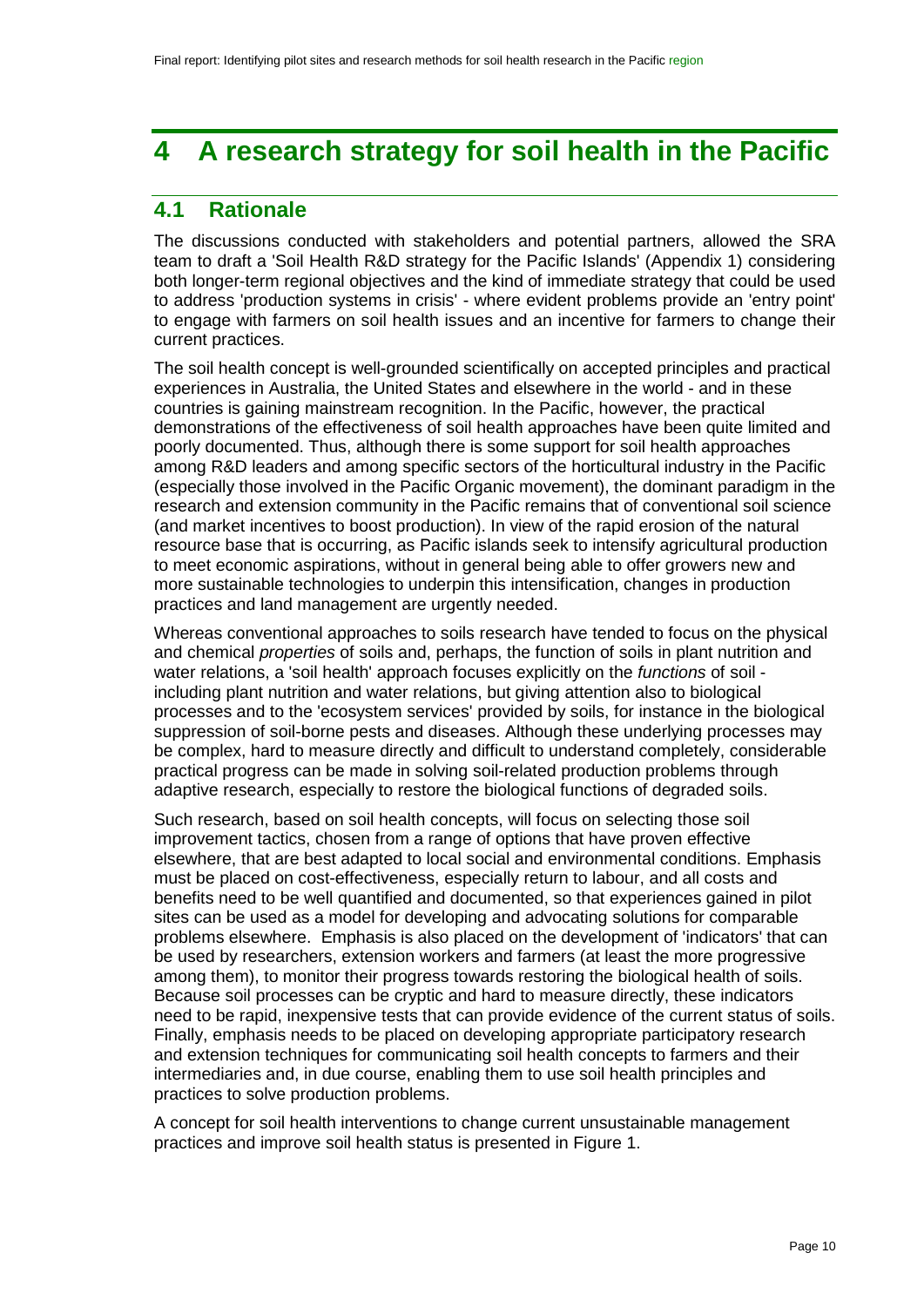

**Figure 1. Concept for R&D interventions to improve soil health. Main project domain indicated by green shading.**

## <span id="page-10-0"></span>**4.2 Development of the ACIAR soil health project**

Based on this rationale and the outline strategy developed during the course of the project workshop in Suva, as well as visits to potential pilot sites in Fiii, Samoa and Kiribati in July 2010 and November 2010, respectively, the proposal for PC/2009/003 on *Improving Soil Health in Support of Sustainable Development in the Pacific* (hereinafter "the Soil Health project") was substantially revised and submitted for external review on 23 November 2010. The proposal was reviewed by three eminent soil scientists with experience of working in the Pacific. All three agreed the project was within ACIAR's mandate of bringing Australia's research capacity to bear on problems of the developing countries and were generally supportive of the project. They did, however, suggest some areas where the project could be further strengthened and these suggestions were incorporated in the project document. This revision was submitted to ACIAR on 18 January 2011 for Small Group Review and further suggestions were made. These suggestions have again been incorporated in the revised project document (PC/2009/003) along with changes arising from the conclusions and recommendations of this SRA.

## <span id="page-10-1"></span>**4.3 Contribution of soil health project to the Pacific strategy**

The Soil Health project is expected to make a major contribution to the longer term strategy in the following areas: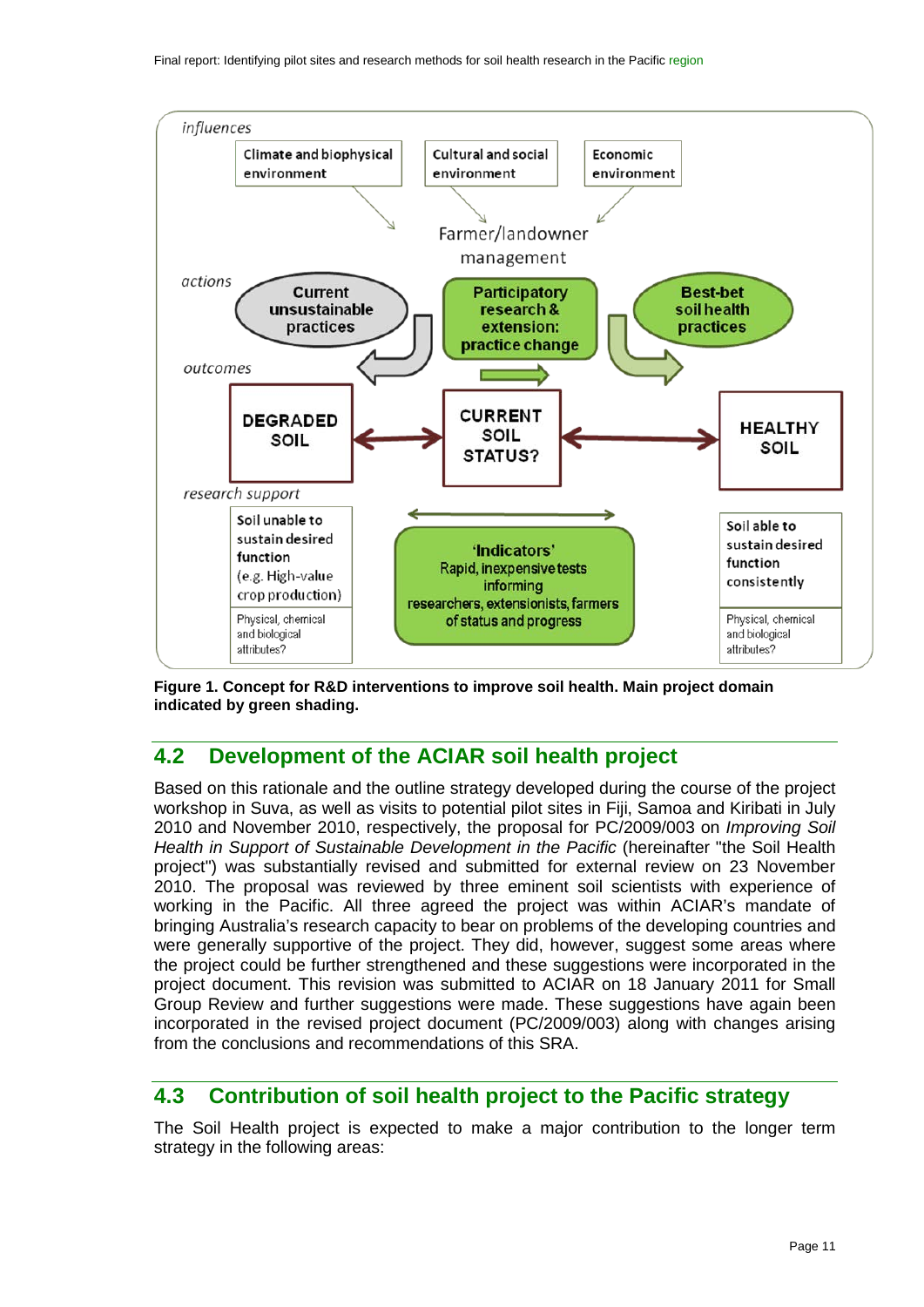#### • **Individual and institutional capacity building in soil health research**

One MSc student has already begun thesis research (on nematodes in banana production in Fiji) under the ACIAR-USP post-graduate scholarship scheme, in conjunction with the present SRA.

At least two more students from the 2011 intake of the same scholarship scheme are already planning thesis research in conjunction with the soil health project and it is anticipated that a similar rate of involvement may well continue in subsequent years.

In the context of institutional capacity building at USP-Alafua, David Hunter is already an experienced soil scientist but will gain extra knowledge of biological aspects of soil health research through interaction with the DEEDI project team; other Faculty members (Tolo Iosefa, agronomist, and Rupeni Tamanikayiaroi, plant pathologist) will also gain hands-on experience of soil health approaches through participation in the project team. Together, this team, and their supporting technical staff, will represent considerable institutional capacity to promote soil health research among future intakes of post-graduate students at USP-School of Agriculture and mainstream the teaching of soil health concepts in agriculture at undergraduate level.

At SPC, the participation of Tony Gunua, Theme Leader for Crop Health in SPC's Land Resources Division and already an experienced plant pathologist with specific experience of soil-borne diseases, along with technical support staff, will help to ensure that soil health concepts and research methods become part of SPC's core capacity, with long-term spill-over benefits for other project development and training efforts in partner countries.

In Kiribati, the involvement in the Soil Health project of Toki Bakineti of the Centre of Excellence in Atoll Agriculture will help to ensure that soil health research approaches will be mainstreamed in the research and training agenda of the Centre, which is expected to grow substantially in coming years, with resulting spill-over in atoll partner countries.

At the national level, at Fiji-MPI, Mereia Fong has already gained a range of soil health research skills through participation in an earlier ACIAR project (PC/2004/049) on managing soil-borne pathogens of ginger, under the guidance of the present Australian team leader; the participation of Principal Research Officer, Poasa Nauluvula, and various technical support staff, in the Soil Health project will continue to build this institutional capacity.

#### • **Individual and institutional capacity building in participatory research and extension approaches to disseminating soil health concepts and practices**

At the national level, involvement of staff from Fiji-MPI, Samoa-MAF and Kiribati-MELAD, will provide them with first-hand experience of participatory research and extension approaches to promoting soil health, as well as immediate access to training materials designed for their specific cropping systems and environments.

Similar considerations apply at the regional level to SPC, USP-Alafua and the Centre of Excellence for Atoll Agriculture.

#### • **Strengthening of support services**

o diagnostic laboratory services

The soil chemistry laboratories at Fiji-MPI (Koronivia) and USP-Alafua were consulted during the current SRA and both will be involved in the soil health project as service providers and research partners. The project will provide the opportunity to improve facilities slightly at both laboratories with some purchases of small equipment and supplies relevant to soil health research. There will also be an opportunity to compare the results obtained from these national labs with data from analyses using more sophisticated equipment at James Cook University.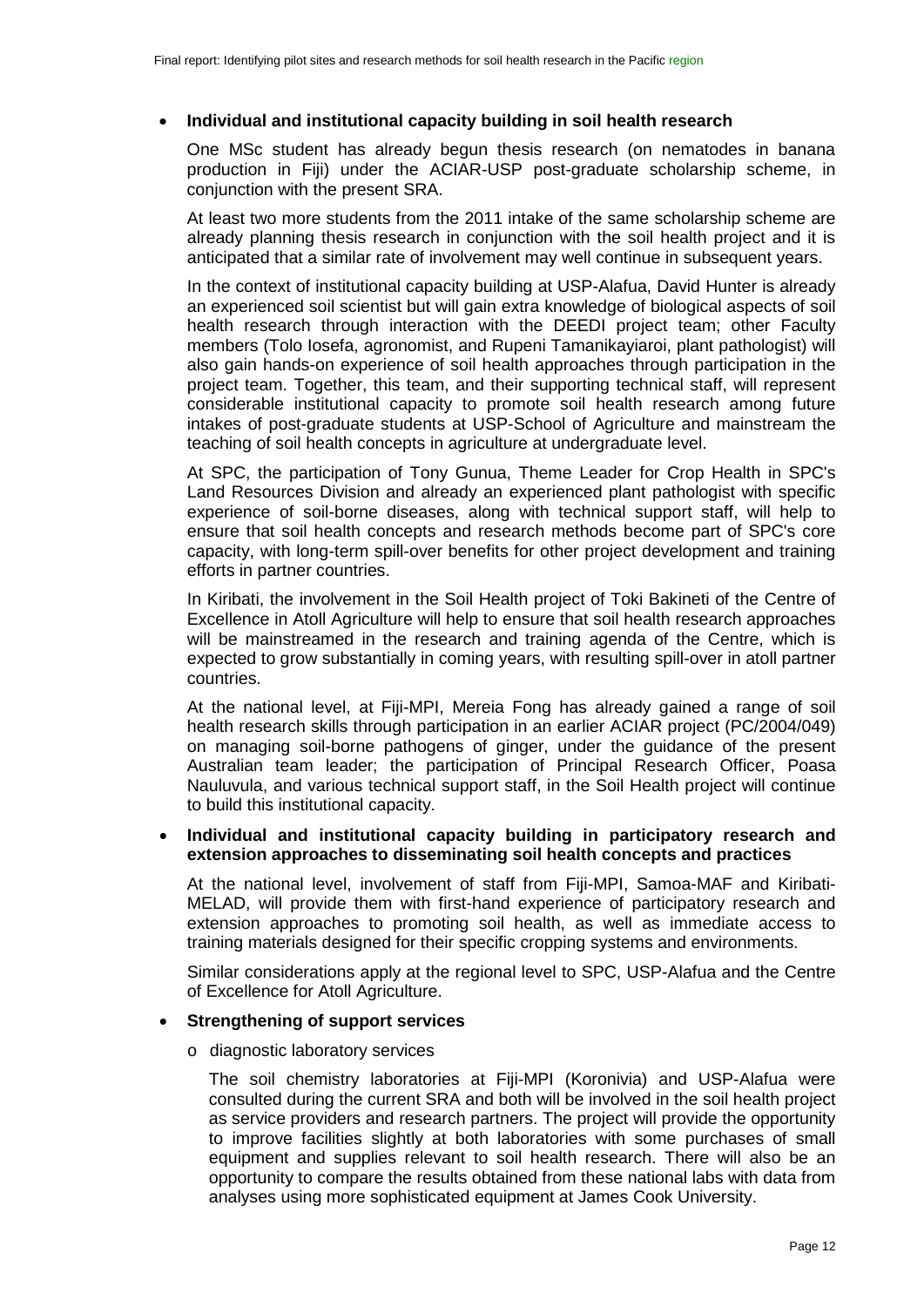o biological support services (taxonomy/identification, diagnostic research)

Because of the diverse and hard-to-foresee nature of biological soil health problems, effective diagnostic support depends on establishing extensive informal networks of experts in specific research areas and taxa.

The DEEDI team offers specialist expertise in plant parasitic nematodes and their antagonists (other nematodes and microorganisms in 'suppressive' soils). Sampling and research undertaken with Fiji-MPI Koronivia research station has confirmed that parasitic nematodes, in particular *Pratylenchus coffeae* and *Meloidogyne* spp., have contributed to taro root damage observed in the field in Taveuni. The Australian team leader has also established effective links between Fiji (Koronivia) and Queensland (University of Queensland) for diagnosis of problems associated with *Pythium* spp. (under project PC/2004/049) which are also likely to be relevant to the new project.

For the Pacific region, SPC's Crop Health team plays a vital role both in conducting its own diagnostic research (as at present on pathogenicity of an organism affecting papaya, under project PC/2008/003) and in linking up with international laboratories providing various identification and diagnostic services. This role will be strengthened through the Soil Health project and through another ACIAR project under development, PC/2010/090 on *Strengthening Integrated Crop Management (ICM) research capacity in the Pacific Islands in support of sustainably intensified production of high-value crops*.

During this SRA, a previously unreported mealybug problem on taro in Taveuni was documented, leading to the identification of the organism as a *Paraputo* sp., morphologically intermediate between the previously described species *P. leveri* and *P. aracearum* (G.Watson, pers. comm.).

#### • **Communicating soil health challenges, opportunities and advances to decisionmakers (at various levels)**

As noted above, soil health approaches already enjoy a level of support from senior decision-makers in the Pacific which is perhaps surprising given the limited adoption of soil health practices so far in evidence in the region. The project can nevertheless capitalise on this opening by documenting as case studies the experiences that will be gained at the soil health project pilot sites. Well documented examples of positive soil health impacts will help to encourage support for soil health work at the policy and planning level. The involvement of Emil Adam, theme leader for Information, Communication and Extension (ICE) at SPC, in the project will contribute significantly to this objective since SPC-ICE is a major provider of agricultural information support at all levels to governments and R&D organizations in the Pacific region.

The principal and immediate contribution of the ACIAR Soil Health project will be to test the effectiveness of an action-research and extension approach to solving acute problems in high-value Pacific cropping systems brought on by incautious intensification - as set out in Appendix 1 (strategy for systems in crisis) and in Figure 1, above.

## <span id="page-12-0"></span>**4.4 Soil Health project: research questions**

The project was conceived as building on the lessons learned during an earlier project, *Development of Sustainable Agriculture in the Pacific (DSAP)*. This SPC-led project involved sixteen Pacific Island countries and had considerable success in introducing participatory research and extension approaches to diagnosing crop production problems and developing solutions that could be adopted at community level, including technologies for mitigation of declining soil fertility and erosion. While the process of diagnosis and capacity building conducted by DSAP has been well documented and there are anecdotal accounts of the adoption of technologies promoted by DSAP - such as the use of *Vetiver*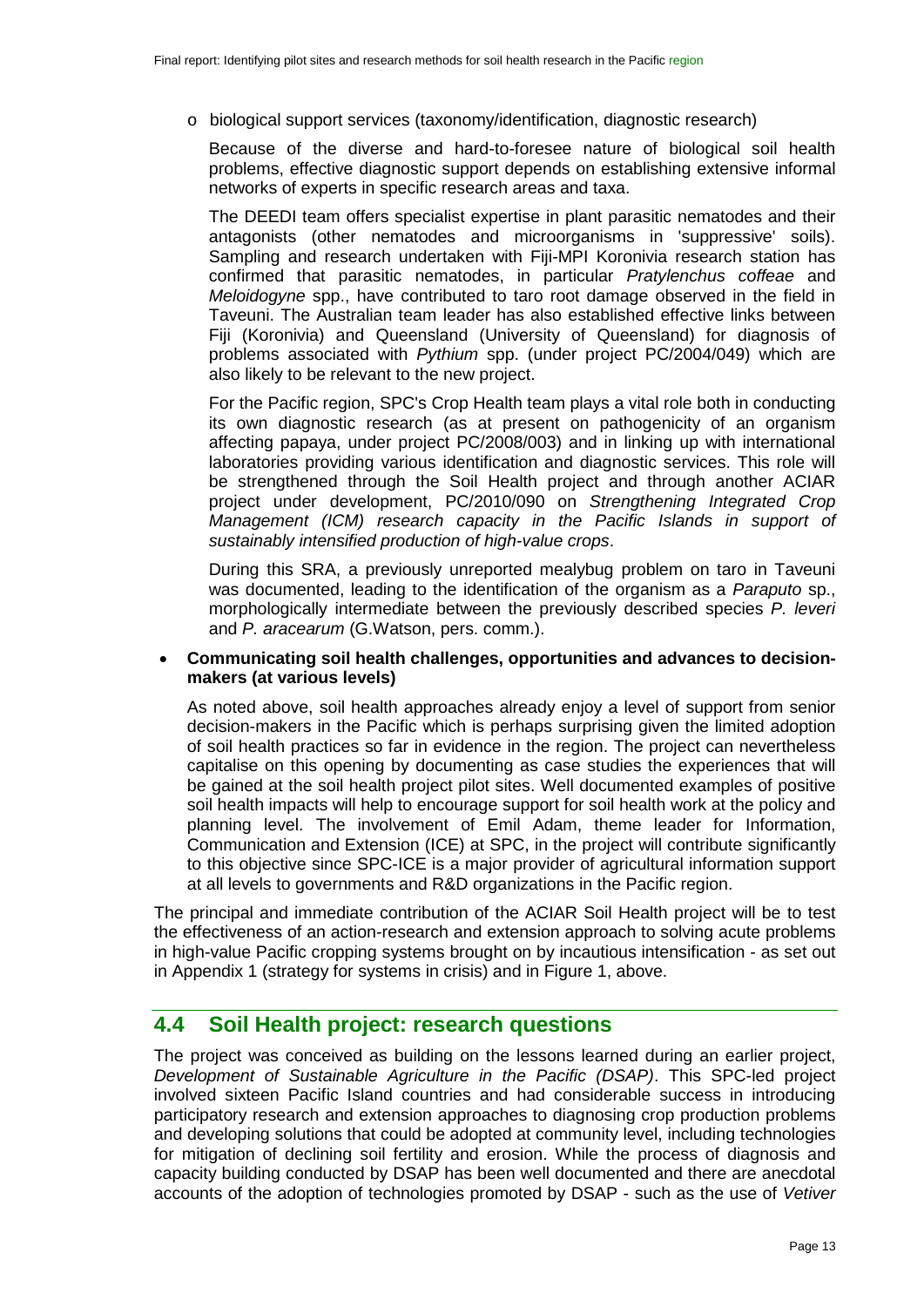grass and the planting of multi-purpose agro-forestry trees - there is little quantitative documentation of the impacts of the project. For instance, only one study reported a highly positive return, in this case from the use of *Mucuna* (velvet bean) as a fallow rotation, suppressing weeds and adding organic matter and nutrients in squash production in Tonga. On the other hand, whether the adoption of DSAP soil improvement technologies really was weak or just poorly documented, the project appears to have had an effect in raising awareness of soil degradation issues and has left behind a widely distributed cadre of people interested in pursuing soil improvement work.

The present project therefore takes as its point of departure the proposition that:

• current problems (low productivity and quality; high incidences of soil-borne pests and diseases) in intensive production systems for high-value crops in the Pacific are primarily attributable to depletion of soil organic matter (leading in turn to a 'cascade' of secondary problems, such as: poor nutrient retention; loss of structure and poor water infiltration; a loss of microbial activity and, with that, a breakdown of biological services, including suppression of pathogenic organisms).

This leads us to pose two over-arching (and closely linked) research questions to be addressed by the soil health project:

1. Can tactics that decisively increase (or restore to previous levels) the amount of Carbon in the soil restore productivity and reverse this suite of problems?

- 2. Will growers who have access to
	- soil improvement technologies that demonstrably increase productivity and
	- evidence that these tactics are cost-effective (in terms of providing a positive return to effort);
	- an understanding of soil health concepts and practices (provided by well-designed extension materials and well-trained extension staff); and
	- tools (indicators) to measure the improvement in soil health status...

then adopt farm management practices that measurably improve soil health?

These propositions will be tested through the development of a 'package' of 'best-bet' tactics whose adoption (or not) will be advocated and tested in three pilot sites in the Pacific: taro production for export in Taveuni, Fiji: taro production in Upolu, Samoa; and vegetable in South Tarawa, Kiribati. A fourth pilot site, with banana growers in Queensland, who have already begun to adopt soil health practices, provides a foundation for this work.

A series of more specific research questions are addressed at the activity level:

Benchmarking:

• What is the current status of taro farm soils? (As judged by conventional physical, chemical and biological measures, on a continuum from degraded to healthy)

Diagnostic research (pest and disease problems):

- What is the relationship between soil organic matter (various kinds); abundance of, and damage attributable to, plant parasitic nematodes; root mealybugs; and root rots?
- Are additional tactics (e.g. management of mealybug-attendant ants) necessary to reduce pest incidence to acceptable levels?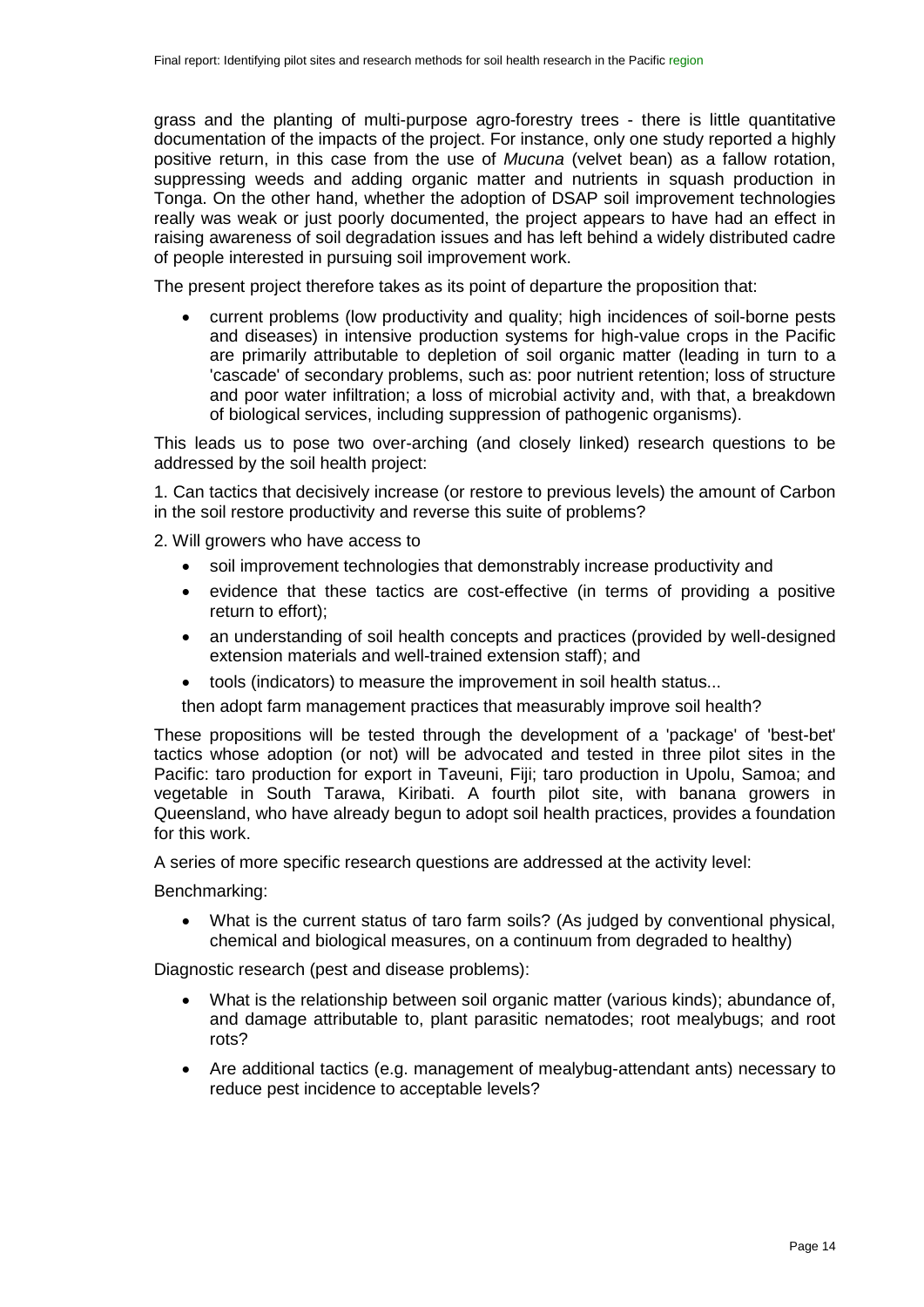Development and evaluation of indicators:

• Do results from indicators (i.e. simple, low-cost tests) correlate adequately with more complex/expensive conventional tests in describing current status of soil? (in context of deterioration towards degraded soil or improvement towards healthy soil - see schema)

Evaluation of best-bet soil improvement tactics:

- What are the impacts of the soil improvement tactics on:
	- a) soil physical, chemical and biological attributes? (as measured by conventional test)
	- b) crop yield and crop quality? (as measured by weight of marketable roots per plot or per plant, and rejection rate of roots)
- Do economic benefits (value of increased marketable yield) from soil improvement tactics cover costs (labour and other inputs) of carrying them out?
- How do farmers value/evaluate the benefits achieved and the costs of achieving them?

Capacity building among growers and intermediaries:

- Does the extension approach developed by the project increase the understanding of soil health concepts a) among extension service providers and b) growers?
- Following soil health 'training' (various kinds 'soil schools', participatory soil healthy research...), are growers more likely to adopt soil health practices?

## <span id="page-14-0"></span>**4.5 Aim, objectives and** *modus operandi* **of soil health project**

Based on the previous analysis, the ACIAR project is designed to contribute to the broader development goal of improving the economic and environmental sustainability of intensive smallholder crop production in the Pacific Region. Its specific aim is to develop strategies for improving soil health in selected Pacific cropping systems. It has three objectives:

- 1. To elucidate crop production and related soil health problems at specific pilot sites and develop physical, chemical and biological indicators underpinning an integrated approach to improving soil management.
- 2. To evaluate 'best-bet' soil improvement practices for sustaining intensive Pacific crop production.
- 3. To increase the capacity of growers and their service providers to understand soil health concepts (including physical, chemical and biological processes) and apply them for sustained productivity.

The project will be centred around a participatory 'action research' approach to evaluate, on farmers' fields, the most appropriate strategies for improving soil health and sustainably increasing soil fertility; evaluation, by researchers and farmers, will involve measurements of crop yields and soil attributes (physical, chemical and biological), and assessment of costs and benefits of such actions. In parallel, the value of 'indicators' (i.e. provided by quick, inexpensive tests) to researchers, extension workers and growers will be assessed, as a means to assess current soil status and monitor progress towards soil health.

To prepare for the action research, some further detailed consultation will be required with the farmer groups (in the context of a PRA) to select representative experimental plots and lead farmers. Discussions, literature reviews and direct observations undertaken during the SRA indicate that the over-riding priority for improving soil health is to increase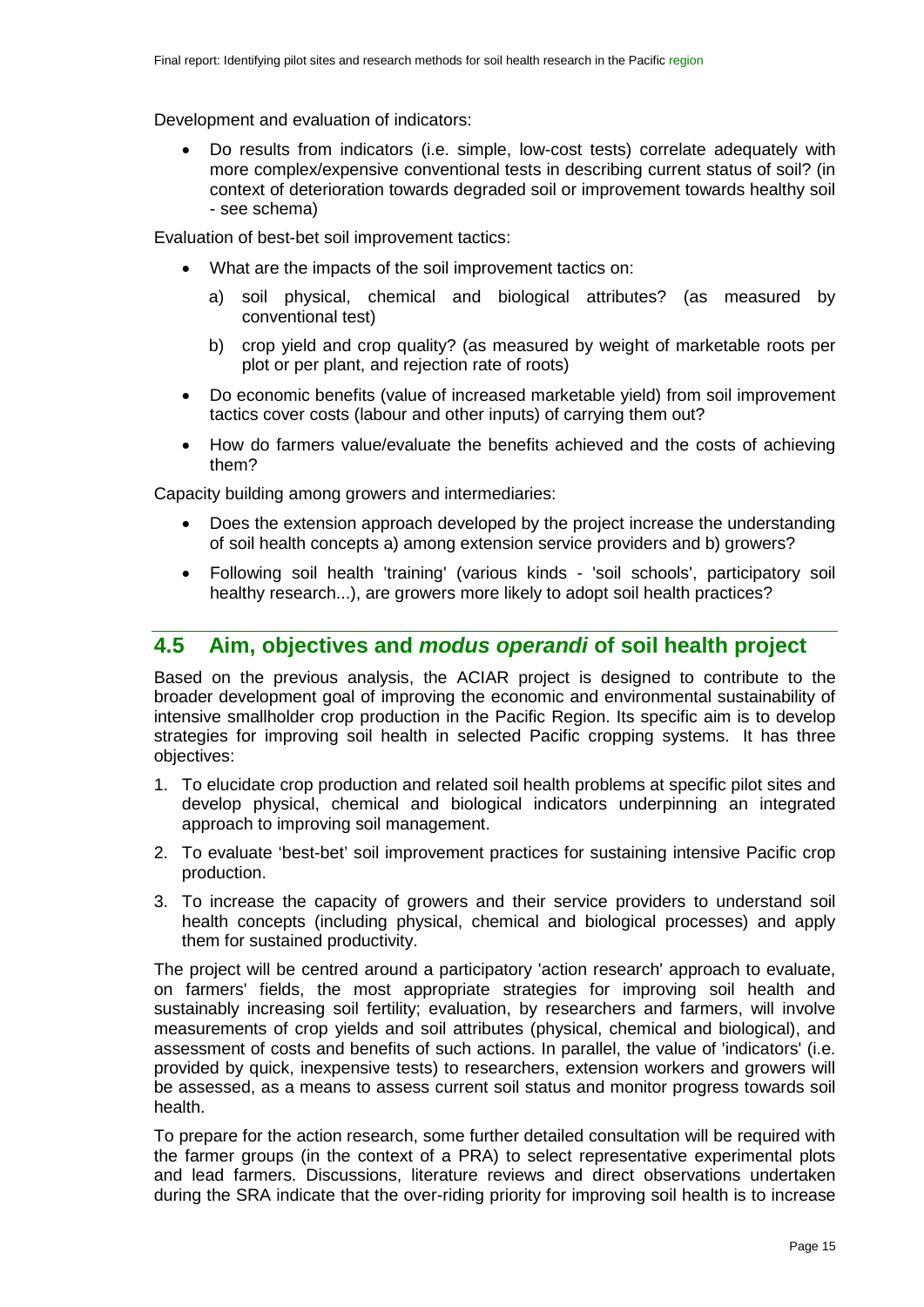soil organic matter (in both taro export systems on volcanic soils and vegetable production in atoll soils). Identifying adequate sources of organic matter that can be accessed at reasonable cost, however, can be a major challenge in island environments; although some 'best-bet' materials and strategies have been provisionally identified in the course of the scoping study (see below), these will also need to be further refined in the course of initial farmer (and extension officer) consultations. These initial consultations will also provide an opportunity to benchmark current knowledge of, and attitudes towards, soil health. Finally, the 'action research' approach will provide the opportunity to carry out in parallel some diagnostic research on specific issues (such as the nematode damage, rots and mealybug infestations of taro noted during this SRA).

Some relevant extension materials are already available from existing work on soil health in banana systems in Queensland and other experiences elsewhere. However, extension materials and approaches will be refined during the project to provide growers and extension officers with both an understanding of soil health concepts and the practical means to monitor and improve soil health in their own context.

Expected outputs of the project are an enhanced understanding of the role soil biology plays in sustaining productivity, along with strategies and best practices for improving soil health in key cropping systems, and soundly-based indicators appropriate for monitoring the health status of soils by researchers, extension officers and smallholders. The capacity of farmer intermediaries to understand soil health concepts and to use participatory methods in support of helping farmers to improve soil health will be enhanced. An outcome of this capacity building will be that growers themselves are able to use soil health concepts and practices to sustainably improve the productivity of crops. An output of this part of the project will be a better understanding of the motivations and constraints of growers in adopting soil health practices.

Community-level impacts of the project will include more sustainable incomes from key commodities (taro, vegetables and bananas) with reduced environmental impacts from agriculture (including reduced clearing of forests due to improved taro yield), more efficient use of agricultural inputs, and reduced soil erosion. In Kiribati, food security and improved nutrition will be fostered by developing more resilient and sustainable vegetable production systems.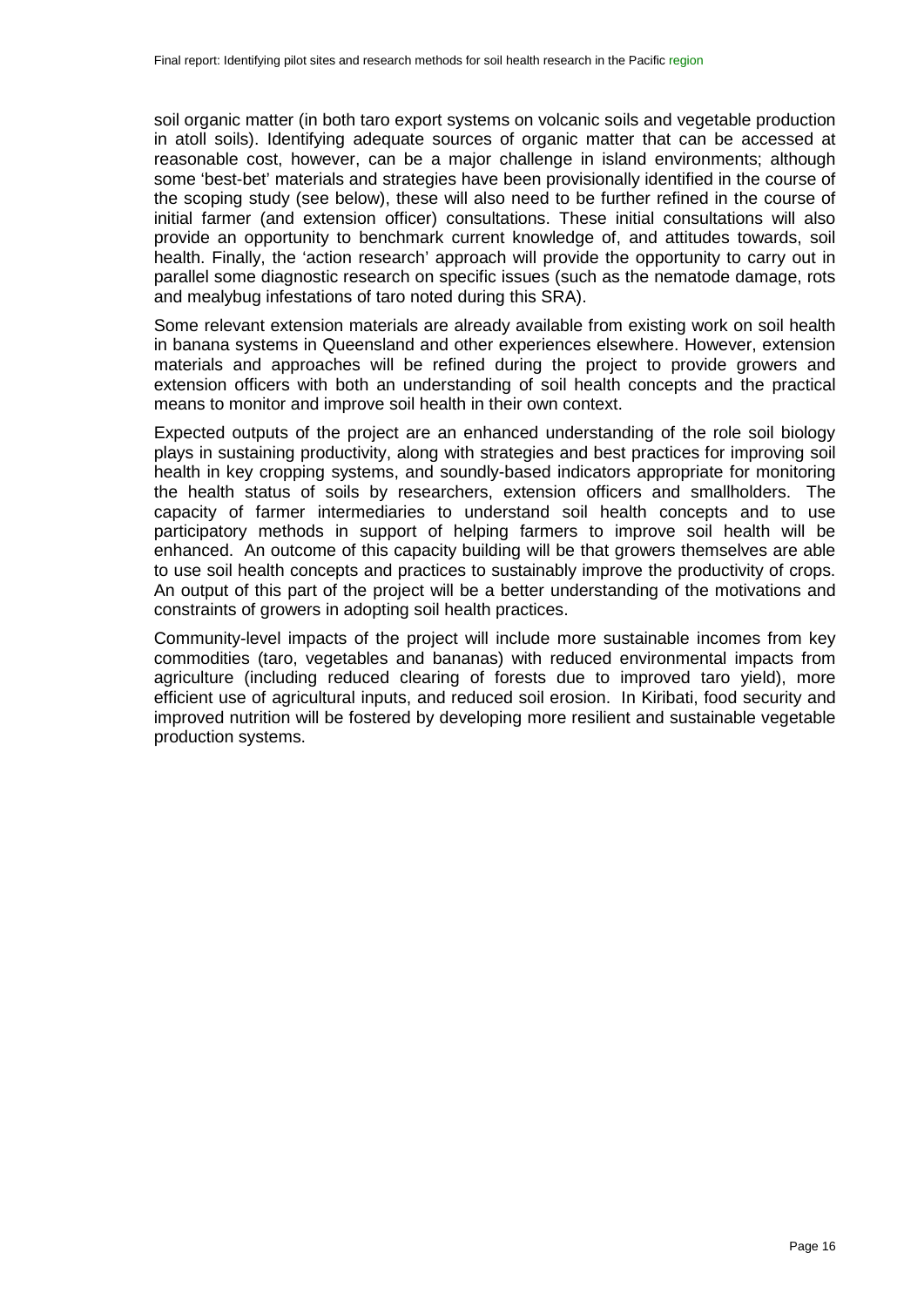# <span id="page-16-0"></span>**5 Characterization of pilot sites and identification of practices to restore soil health**

Following the decision (above) to focus on pilot sites in Fiji and Samoa (taro, grown on weathered basalt soils), Kiribati (vegetables in a coral atoll environment) and Australia (banana on an alluvial plain), the SRA team began the PRA process (in the Pacific island sites), to diagnose the soil constraints faced by land holders, their current management and information systems and barriers to adoption of improved soil health practices. The team made a preliminary selection of soil physical, chemical and biological indicators (at different levels of sophistication for different stakeholders) that can be used in developing soil health management strategies. These will need to be further developed and evaluated in the course of the soil health project. An initial selection of 'best-bet' soil improvement and management tactics was also made at each site but these will need to be further refined and validated in formal PRAs during the early stages of the project. An initial review of information packages and extension techniques available was undertaken but these will need to be modified and further developed in the course of the project to assist growers and their intermediaries to develop sustainable soil health management practices for tropical crops in the Pacific region.

## <span id="page-16-1"></span>**5.1 Selection of partners and agreement on strategy**

The PRA has largely been completed for Taveuni, but there is a need for further engagement of taro growers and peri-urban communities in Samoa and Kiribati, respectively. Soil samples will be taken to set a benchmark of physical, chemical and biological soil properties and to evaluate the characteristics of the productions system currently being used.

The selection of lead farmers and experimental plots will be done with the project team working closely with regional government extension teams to implement a locally acceptable and participative strategy. The aim would be to involve the local farming community as much as practically possible in the selection process.

In Fiji, the local Ministry of Primary Industries (MPI) extension team in Taveuni will conduct community meetings allowing the farming community to select likely pilot site farmers by vote, and, as is the way in these communities, other farmers would then be involved in preparation, planting and maintenance of the sites.

In Samoa, an initial community and environment assessment will be needed to determine the most efficient and acceptable approach for pilot site selection to enable maximum diffusion of site results. However, the farmer network established by the Taro Improvement Program provides an advanced starting point with well-established communication in place, along with mapping of sites and some characterization of farmers' holdings and crops. Staff from the University of the South Pacific (USP-Alafua) and the Ministry of Agriculture and Fisheries (MAF) will facilitate these discussions.

In Kiribati, the process would be conducted by extension staff from the Centre of Excellence for Atoll Agriculture. Candidates for participatory research and training will be selected at a community meeting following pre-meeting awareness activities by the extension staff. Initially sites will be restricted initially to the peri-urban regions of South Tarawa, with possible extension to other Tarawa and outer island sites later. In addition to working with spatially representative communities, groups to be targeted will include youth groups and the Women's Federation who have a centre in South Tarawa. Local extension staff will advertise the experimental sites with regional communities and conduct regular field days at these sites.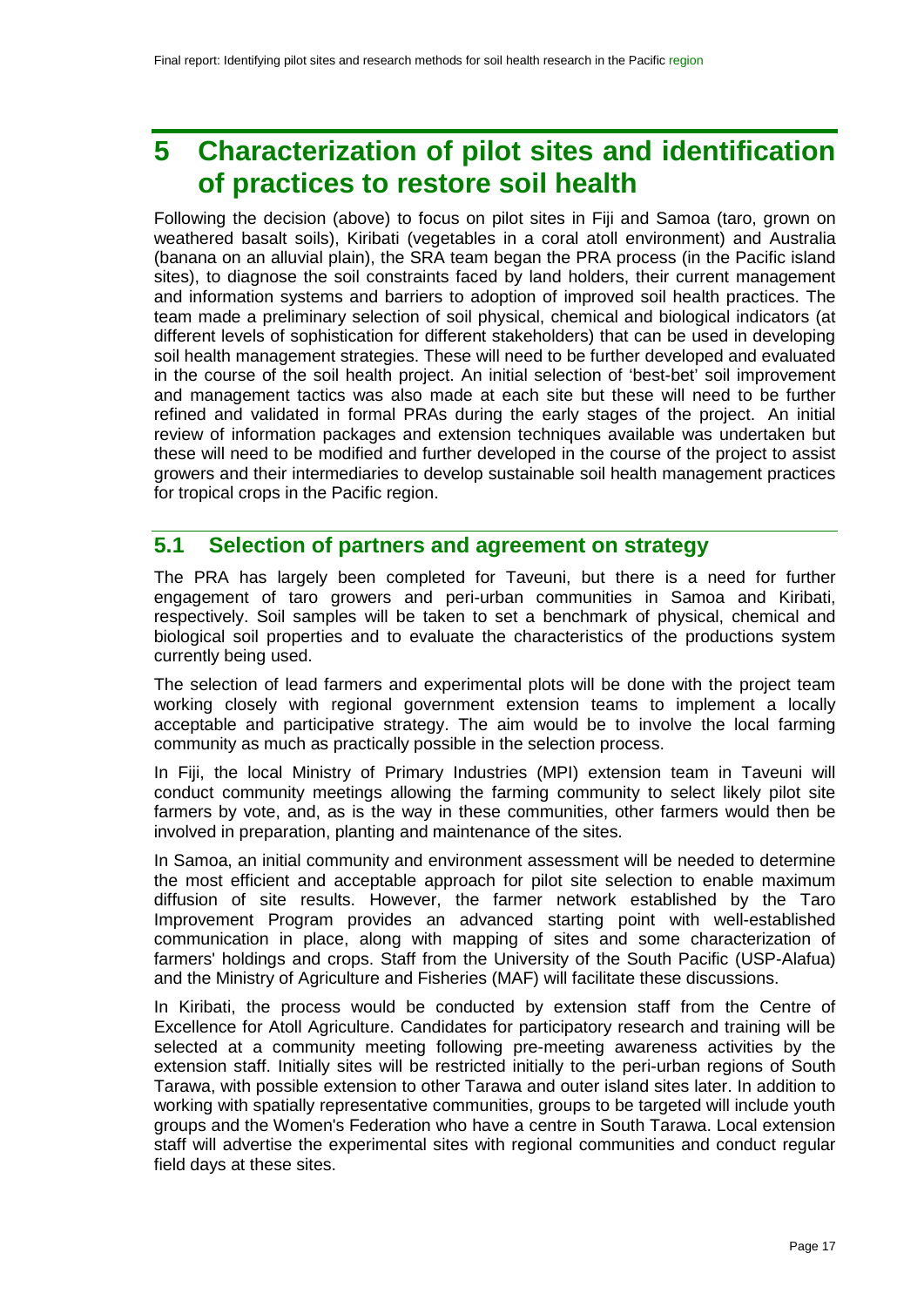## <span id="page-17-0"></span>**5.2 Development of soil health Indicators**

An objective of the project is to identify key physical, chemical and biological soil health indicators that are linked to the major soil constraints identified in the course of the PRA. Such indicators must be suitable for use by smallholder growers and their intermediaries in the Pacific to monitor progress. The aim would be to develop indicators at different levels of sophistication from simple qualitative tests for use by growers, to tests that could be conducted by service providers (or, in some cases farmers themselves) after training, through to emerging techniques that could serve as useful research tools. In particular, low-cost methodologies for measuring soil health (such as soil biochemical test) are being developed by DEEDI, which would allow a continuation of the measurements beyond the life of the project by service providers in the Pacific. However, these techniques require validation and refinement for different laboratories and calibration against current methods.

Physical indicators would include characteristics such as texture, bulk density, infiltration and aggregate stability. The tests would be conducted on samples collected from farms.

Chemical indicators would form part of a standard nutrient test that are commercially available, or from government/university laboratories in the Pacific, and would include extractable nutrients, organic C, pH, CEC. Special attention will be needed to identifying tests that can be conducted reliably and at an affordable price by service providers in Pacific countries.

Biological indicators would need to be selected that are sensitive to management changes and that are relevant to soil functions, such as disease suppression or nutrient recycling. The biological indicators could be selected from biochemical tests such as labile C, fluorescein diacetate (FDA), β-glucosidase; bioindicators such as weeds, earthworms, insects and analysis of nematode community diversity and structure; and molecular tests such as T-RFLP (terminal restriction fragment length polymorphism) to better characterize microbial communities.

A suitable foundation is provided by the Cornell University Soil Health Test (CUSHT) which includes a range of tests that have been found to be:

- reasonably priced,
- require minimal infrastructure to perform the tests,
- identify constraints in specific soil processes that go beyond nutrient deficiencies,
- provide practical management strategies specifically targeted at the soil constraints,
- allow farmers to monitor their soils over time and develop responsive strategies prior to degradation occurring and
- are easy to interpret.

This approach has already been found to have merit in the context of Australian banana and vegetable industries and will be modified for use in the Pacific.

## <span id="page-17-1"></span>**5.3 'Best-Bet' management practices (Objective 2)**

'Best-bet' management practices for cropping systems that overcome identified soil constraints and improve soil, economic and environmental indicators will be developed and tested on farmers' fields through participatory 'action research'.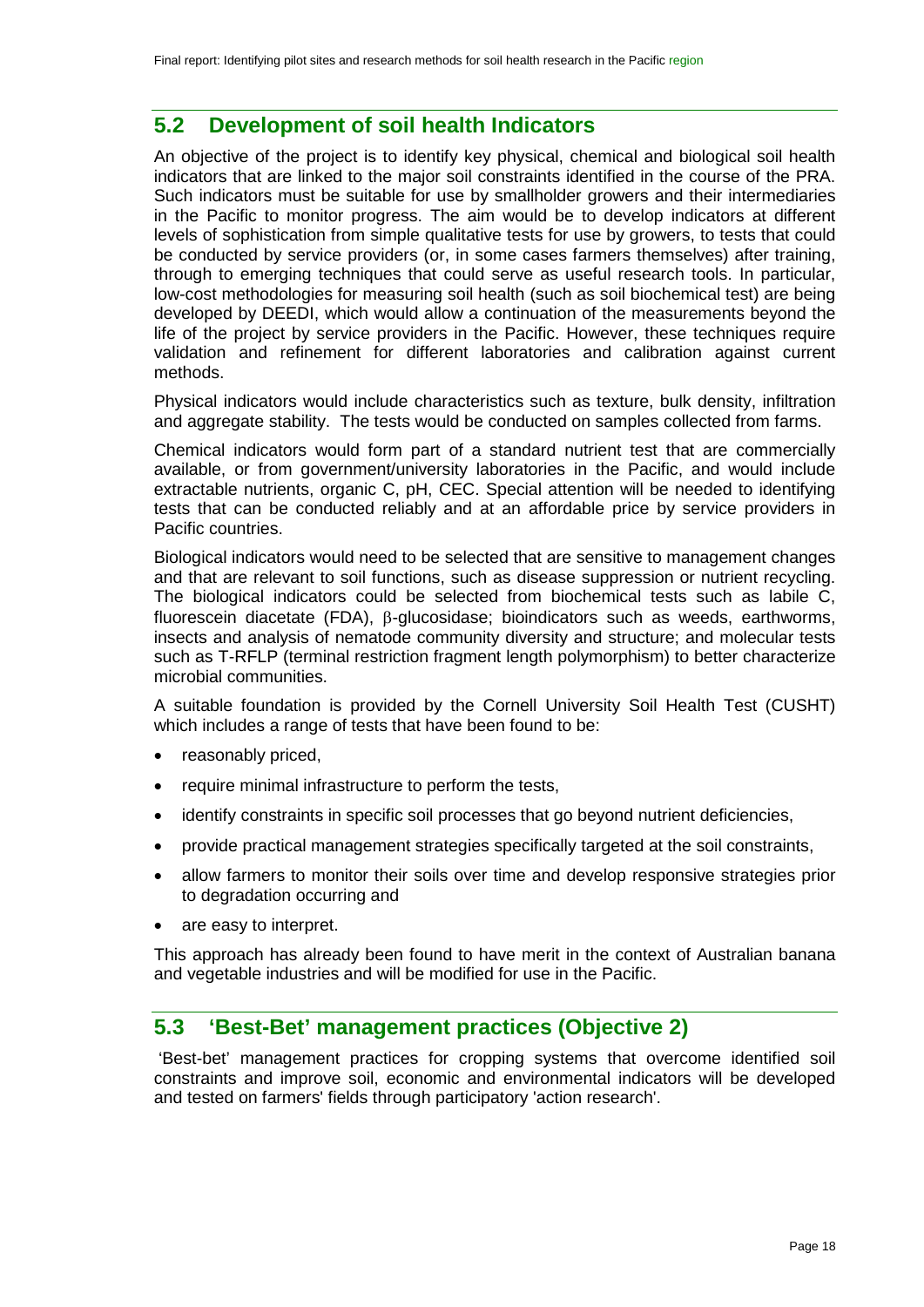Studies will be conducted initially at pilot sites with crops and soil types common to the region (i.e. taro on weathered basalt slopes in Fiji and Samoa; and vegetables on a coral atoll in Kiribati) but will ultimately lead to applications in a wider range of sites and farming systems. One site in Australia, alluvial plains, using the banana industry as model, will also be used as a contrast to the Pacific situation. In Australia a site for the 'best bet' management practices will be established using practices such as minimal tillage, cover crops and retention of crop residues to prevent the decline in soil health indicators and promote improved agronomic characteristics of bananas. Furthermore, banana growers will be engaged to establish some or all of the components of the best-bet management practices on their farms, which will be monitored for changes in soil health indicators over the life of the project.

Cropping systems and areas for the pilot studies have been identified during the SRA but exact sites will need to be determined in consultation with local communities. The treatments to be evaluated at the sites will be determined during the PRA in consultation with smallholders to ensure that they are practical and they are conceived as demonstration activities requiring community input into planning and planting. A key activity will be to review the organic residues available (both green manure and composts) and their characteristics and costs. The management strategies evaluated will aim to increase the economic and environmental sustainability of crop production and land management.

Treatments provisionally identified for further research in a taro farming system are:

- management of residues from fallow and weeding (generated by herbicides or hoeing)
- *Mucuna* green manure cover crop (supplemented or not with inorganic fertiliser); this is the main focus of existing MPI/TTT/SPC trials and therefore accessible for monitoring using the project's indicator toolkit but may not need to be incorporated as specific treatments in the project's own on-farm research
- residues from multipurpose trees/shrubs (*Gliricidia*, *Inga* etc) grown on field margins, and used as a top dressing or shredded and incorporated
- 'cocopeat' from grinding of low-density coconut wood (available as a by-product of coconut replanting operations or milling of cocowood products)
- biochar from low density coconut wood chips or other organic matter (e.g. coppicing of *Gliricidia*, *Inga* etc).

Treatments provisionally identified for further research in atoll vegetable systems are:

- residues from weeding and fallen leaves (breadfruit etc) as mulch/top dressing, in trench before planting or composted
- residues from multipurpose trees/shrubs (*Gliricidia*, *Inga* etc) grown on property boundaries and applied as a top dressing or shredded and incorporated
- domestic/urban organic waste, shredded and/or composted.
- seaweed collected on shores (and suitably leached to reduce salt).

Measurements of physical, chemical and biological indicators will take place at the pilot sites and changes in soil properties documented. Erosion control will also be an important factor in the development of best management practices, particularly in the Australian context (since Pacific agriculture already tends to involve minimum tillage). This information will also be used to determine the sensitivity of the indicators to soil management practices. It will also be used to demonstrate the holistic interactions which occur in soil health management.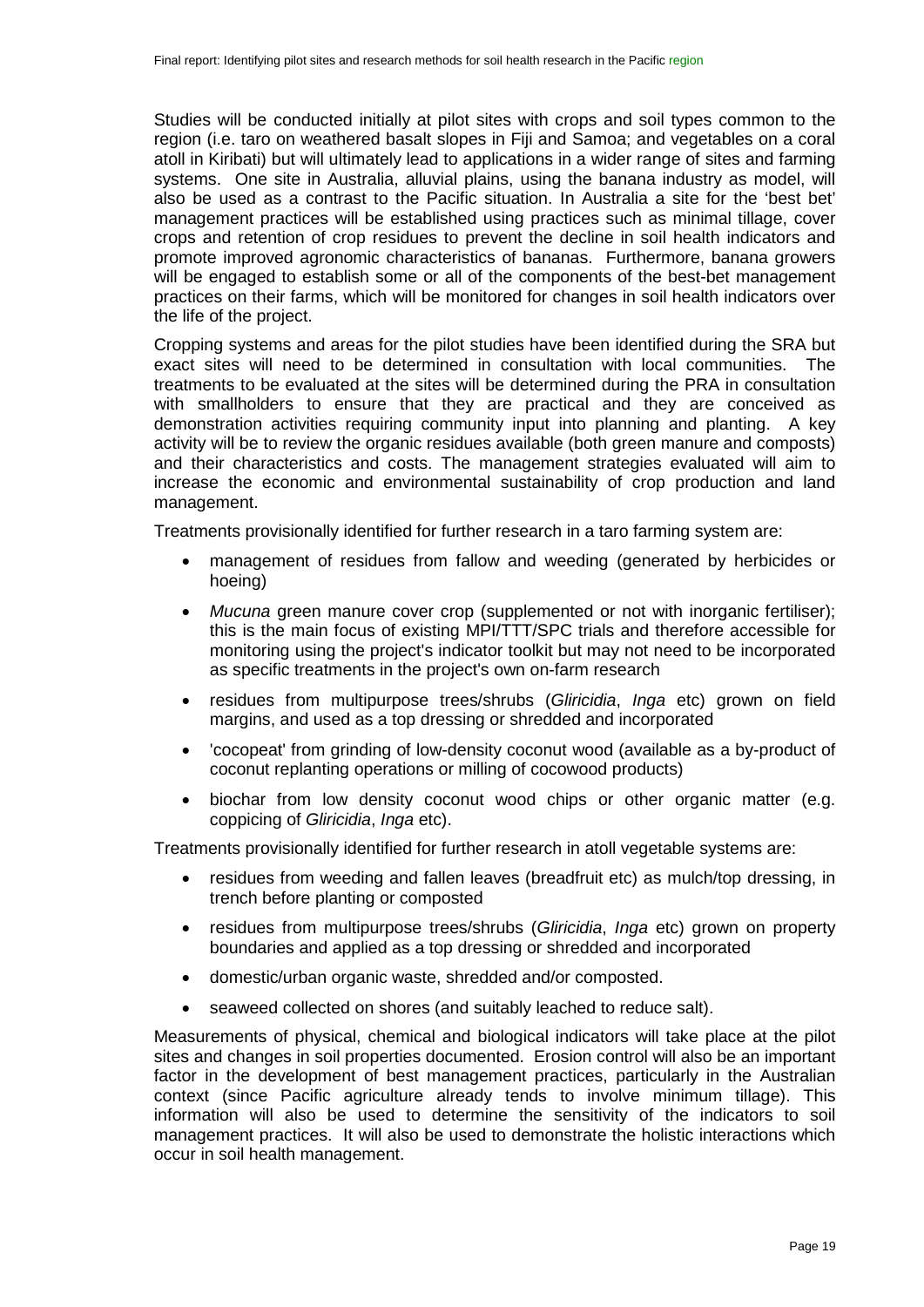Some simple Cost Benefit Analysis (CBA) will also be used in the evaluation of 'best-bet' options. For instance, we would want to know:

- what is the economic cost to the farmer, measured in terms of reduced productivity or smaller sized taro corms (and the reject rates by the market), of poor soil health? and
- are the extra inputs (labour/organic matter) required to maintain good soil health, justified by an increase in productivity and therefore financial reward? i.e. is the additional financial return greater than the cost of the additional inputs (time and money)?

There will be some soil management techniques that might prove more labour intensive (i.e. producing composts and incorporating into the soil) and others that might be relatively easier (using weedy fallows), and therefore time/cost effective. These might not produce the very best results in terms of soil health, but may be more likely to be taken up by farmers because of their effectiveness from a CBA perspective. These issues will be explored and will inform best and most appropriate practice.

A more complete evaluation of the cocopeat vs. biochar options may be appropriate in Taveuni, in view of the substantial capital investment that these processes imply. This could include the evaluation of the 'carbon footprint' of these processes (in view of the fuel and machinery required to prepare the biomass) and exploration of the possibility of selling energy (biogas or electricity) produced as by-products of pyrolysis, to offset costs and increase the economic sustainability of these options.

In Australia current practices include both monoculture of banana and rotation with other crops. Evaluations of 'best-bets' could involve comparing:

- replanting bananas immediately versus leaving a fallow period;
- minimum-tillage versus full knock-down cultivation; and
- rebuilding the beds using a companion crop versus bare soil in the plant crop.

The expected outcomes in Australia are expected to include increased use of fallow crops to build soil organic carbon, reduced mechanical cultivation and increased use of intercropping with companion grasses to reduce erosion and reduce soil degradation.

## <span id="page-19-0"></span>**5.4 Enhancing capacity to apply soil health concepts (Objective 3)**

This objective involves developing a system that allows landholders to receive information, increase their knowledge of soil health management and apply this knowledge for greater productivity and sustainability. Different information packages and delivery protocols will be tested at pilot scale in the soil health project to give growers an opportunity to determine the best means of receiving information to meet their needs. This should accelerate adoption and increase the knowledge of smallholders.

Training of landholders, farm advisors and agricultural service providers will take place at pilot scale within the project (and more broadly as an outcome, and as part of the impact pathway of the project) to build the capacity of the agricultural community to adopt and understand soil health practices. It will allow the information from soil health testing to be interpreted and extended through local communication networks.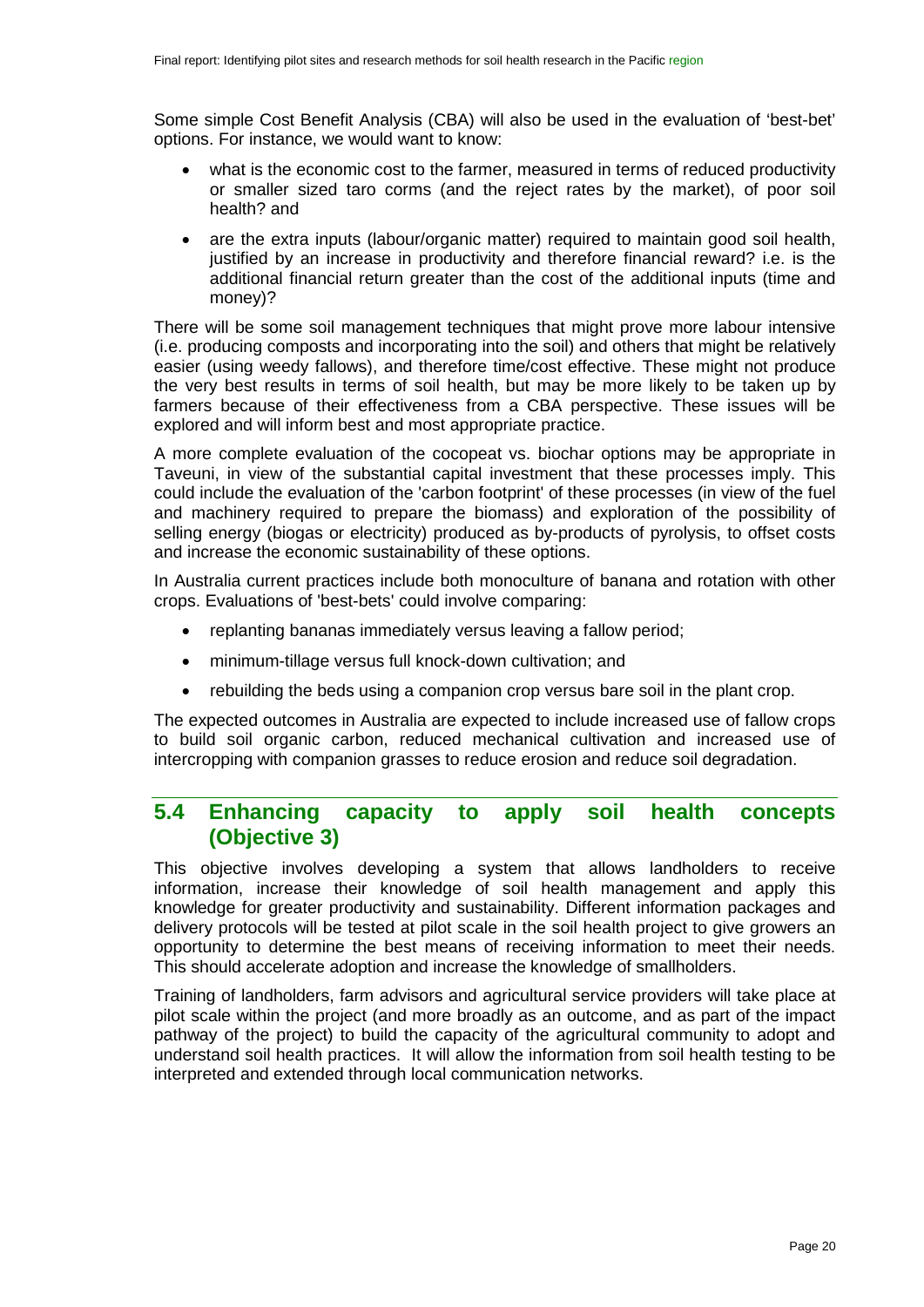Over the course of the project, it will be important to develop a longer-term communication strategy that will help landholders to receive information more efficiently and increase their knowledge of soil health management. Such a strategy will guide the research-anddevelopment efforts of their service providers. A strategy will include promoting to growers the value of improved soil health (by explaining and/or demonstrating the benefits to be expected), identification of soil health constraints on their land, identification of management practices that may be able to overcome soil constraints and identification of the appropriate indicators to monitor changes in soil health properties.

The ultimate intended beneficiaries of this project will be smallholders, who will be provided with communication and information resources targeted to meet their needs. However, this will be achieved at least in part by building the capacity of industry service providers to use appropriate educational strategies, to ensure that they have access to reliable information and to strengthen their information networks. It is anticipated that information packages will be made available based on formats from previous projects for banana and vegetable growers, but the culturally most appropriate methods for communicating information and building knowledge will also be pursued within the project. The information will be updated and re-focused to ensure its relevance to growers in the Pacific islands and in a format that will facilitate uptake and adoption.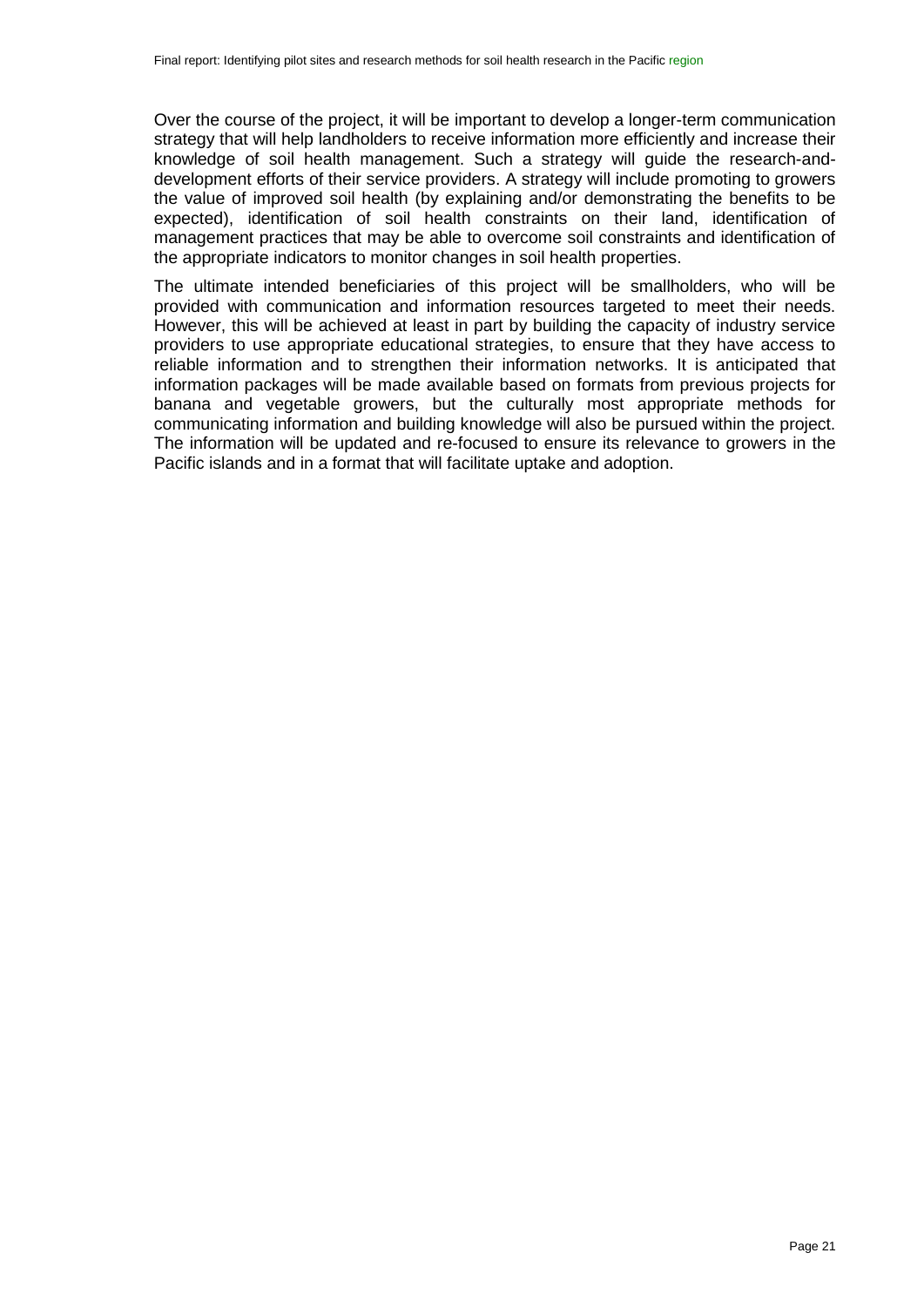# <span id="page-21-0"></span>**6 Impacts and adoption pathways**

The impacts of this SRA will be mainly via the improved design of project PC/2009/003 which is expected to have economic and social impacts through sustainable improvements in the productivity of the taro export industry and vegetable production (Pacific islands) and banana industry (Australia), with improved and more secure livelihoods of those communities dependent on them, and reduced negative environmental impacts.

Initial products of this SRA include:

- Consensus- and evidence-based selection of pilot sites to be used for further soilhealth research (where evident soil-related problems provide an 'entry point' to engage with farmers on soil health issues and an incentive for farmers to change their current practices, combined with the availability of appropriate capacity among R&D partners to undertake this work);
- Preliminary diagnosis of the problems affecting these targeted 'systems in crisis' in the Pacific islands (export taro and peri-urban vegetables), confirming that they are soil related and characterised by critically low soil carbon levels (taro and vegetables), and high incidence of damage by nematodes (taro);
- Identification of a previously unreported problem caused by root mealybugs (*Paraputo* sp., probably *leveri*), associated with under-size and mis-shapen taro roots in Taveuni, Fiji (Figure 2);
- Establishment of appropriate partnerships (involving research, extension and farmer organizations) to sustain the proposed research; and
- Consensus on the research strategy to be used, as embodied in a revised proposal for the 'soil health' project (PC/2009/003) which has the support of all partners.



*Photos: Jennifer Cobon, DEEDI*

#### **Figure 2. Mealybug infestation on taro in Taveuni**

**a) mealybug-infested corms (left) are smaller and often mis-shapen**



**b) close-up of corm showing mealybug (***Paraputo* **sp.) infestation**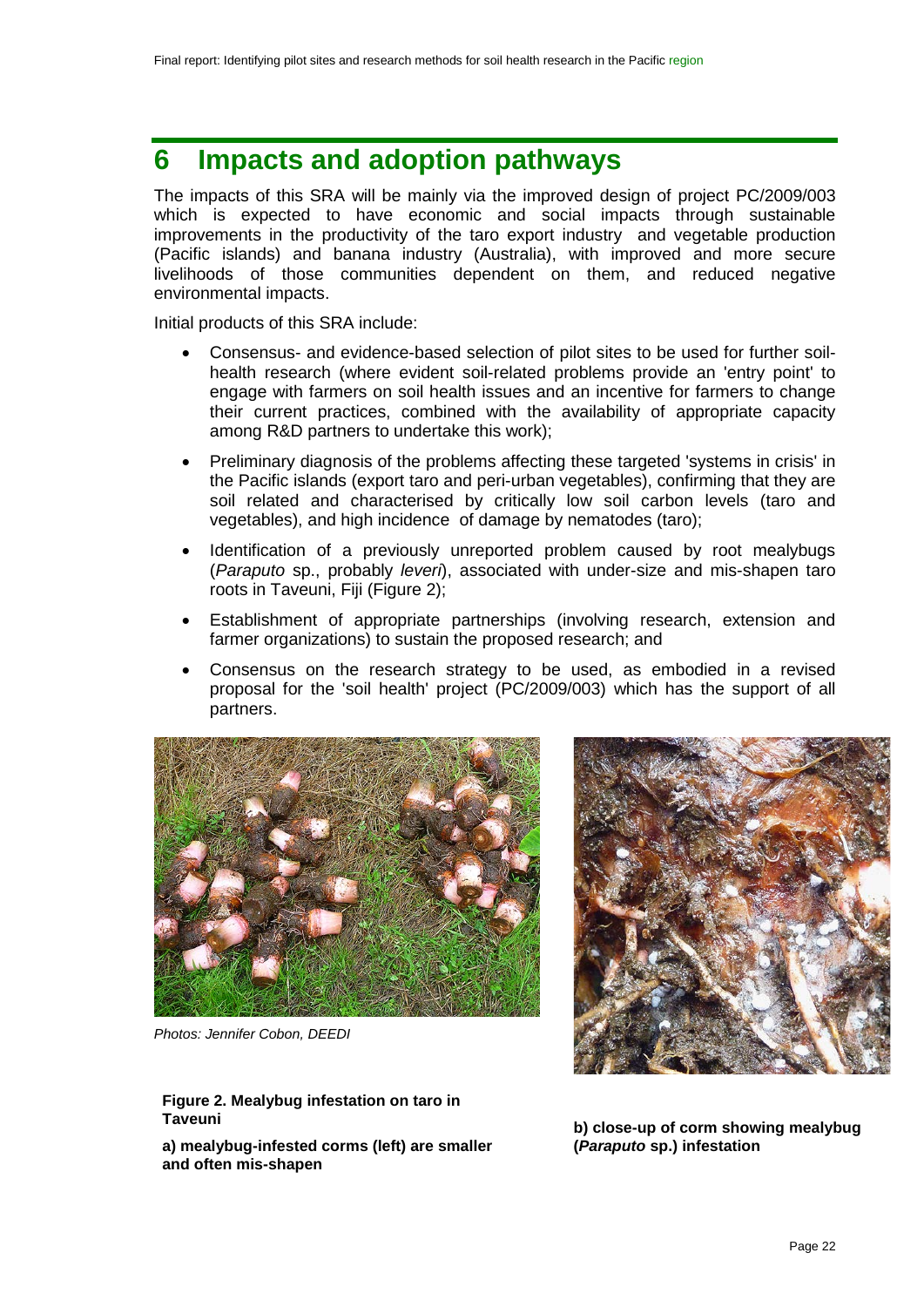# <span id="page-22-0"></span>**7 Conclusions and recommendations**

This SRA enabled the soil health project team to come together and discuss the project under development (PC/2009/003) and specifically to clarify the conceptual basis of the project, the cropping systems and pilot sites to be targeted, the research questions to be addressed, and the methods to be used during the course of the project.

The SRA involved communication and consultation at different levels and in different ways in order to get acceptance for the proposal at an organizational level, and always with an eye on farming communities where the work will be carried out and eventually adopted. It was important to carefully articulate the purpose of the project and seek the input from our Pacific partners before we could be sure of their support. In Kiribati and Samoa, where we are at an earlier stage of project design and implementation, we had to start by seeking support from institutional management before meeting with local growers and industry/community leaders. In Taveuni the project's message has already been accepted by R&D leaders and we were able to engage directly with the local taro producers, initiating the PRA and action-research process. We were thus able to gain good insights into the soil health issues and were able to start devising 'best-bet' strategies with some confidence.

# <span id="page-22-1"></span>**7.1 Conclusions**

The consultations and field visits undertaken during the SRA have led the research team to conclude that soil fertility and soil health issues are indeed at the root of the production problems observed in the target systems in the Pacific islands. Yields and quality of produce are low and deteriorating while soils, both under repeated taro and vegetable production, are very low in organic matter; meanwhile there is evidence that quality problems are associated with high levels of pests and plant pathogens (especially plant parasitic nematodes), suggesting that these soils have substantially lost their biologically suppressive function (provided in a healthy soil by a diversity of non-pathogenic soil microorganisms).

This situation leads the team to postulate that management tactics that decisively increase soil organic matter will lead to an improvement in physical, chemical and biological attributes of soils in the target systems (and especially the suppression of damaging soil-borne pathogens), leading in turn to improvements in productivity and quality.

Growers do have access to conventional soil chemical analysis, via local or international providers, but are currently making very little or no use of such services, probably due to what is perceived as their high cost. They are currently unaware of and/or do not have access to biological tests.

The team therefore postulates that quick, low-cost indicators, providing information on the status of soils would be useful to growers extension workers and researchers, to complement the information available from conventional soil analyses.

Farmers in the pilot sites were found to have an awareness of basic soil fertility issues (especially lack of macronutrients and the use of fertilizers) and were often aware of advice to use compost and to adopt other 'sustainable agriculture' practices. Usually they were unaware, however, of soil health concepts (such as the impact of soil-borne pathogens and the link between quality problems, plant disease and poor soil health).

The team therefore postulates (also based on experience in the banana industry in Queensland) that using suitable educational strategies to increase the understanding of soil health concepts, among growers and their service providers, will help to encourage growers to test and adopt soil improvement practices.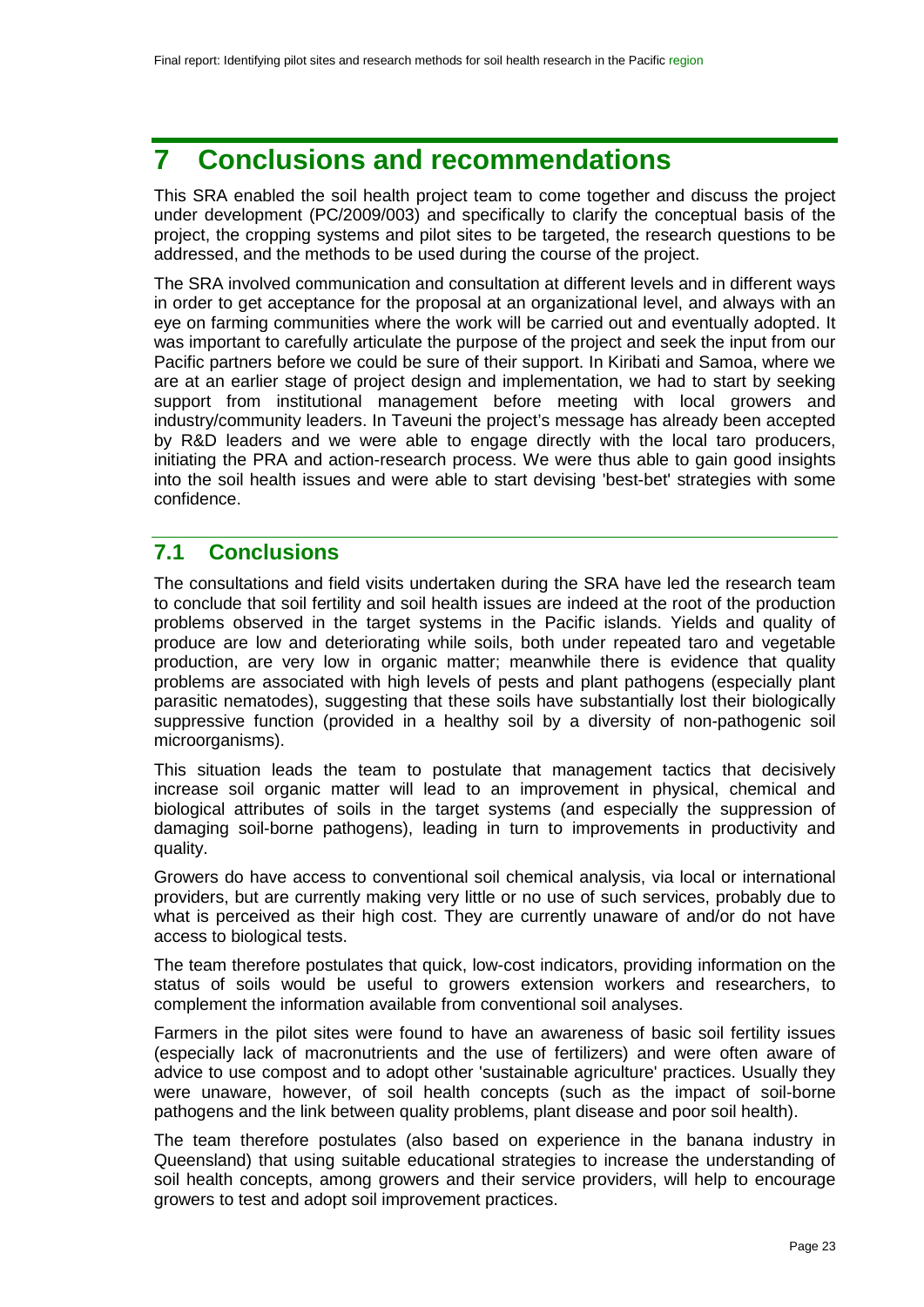The cost of fertilizer and the work involved in implementing 'sustainable agriculture' practices was often cited as a reason for not adopting their use.

The team therefore postulates that demonstrations of the cost-effectiveness of soil health practices (especially using participatory approaches that allow farmers to make their own evaluation of tactics, alongside formal data gathering by researchers) will be vital in encouraging further testing and adoption of these practices by farmers.

These postulates are incorporated as researchable hypotheses in the revised project proposal. In view of the large number of variables involved (including both bio-physical and socio-economic factors) and the complexity of their potential interactions, a classical one- or two-variable experimental approach to exploring these hypotheses is not feasible. The team therefore concludes that an 'action-research' model, in which 'best-bet packages' of measures are tested on farm by researchers and growers working closely together (and, if necessary, the strategies are refined in an iterative process) is the most appropriate for tackling these issues.

## <span id="page-23-0"></span>**7.2 Recommendations**

Based on a project workshop in Suva and visits to potential pilot sites in Fiji, Samoa and Kiribati in July 2010 and November 2010, respectively, including extensive discussion with potential partners, the SRA team recommends that:

- the soil health project be viewed as part of a longer term strategy for strengthening soil health R&D in the Pacific, which will be integrated into the core agenda of SPC and its R&D partners, as well as the curriculum of USP;
- project research should be focused on four pilot sites (taro for export in Fiji and Samoa; peri-urban vegetable production in Kiribati; and dessert bananas in Australia), with the possibility of extending the project's approach to other related systems (banana in Fiji and Samoa; red papaya and ginger in Fiji etc.) through collaboration with other projects and postgraduate student thesis projects;
- a participatory 'action-research' model is the most appropriate approach to problem-solving in these systems, allowing on-farm trialling of 'best-bet' soil improvement approaches, while more formal/detailed research is pursued in parallel to answer specific research questions;
- extension efforts should focus on increasing the understanding of soil health concepts among growers and service providers, to enable them first to evaluate the soil health practices on offer and subsequently to adapt and adopt those most appropriate to their individual needs;
- the project proposal should be revised to reflect the conclusions and recommendations of this SRA; and
- the project needs to follow on from the SRA in the shortest possible time to maintain the project's momentum and support from our Pacific partners.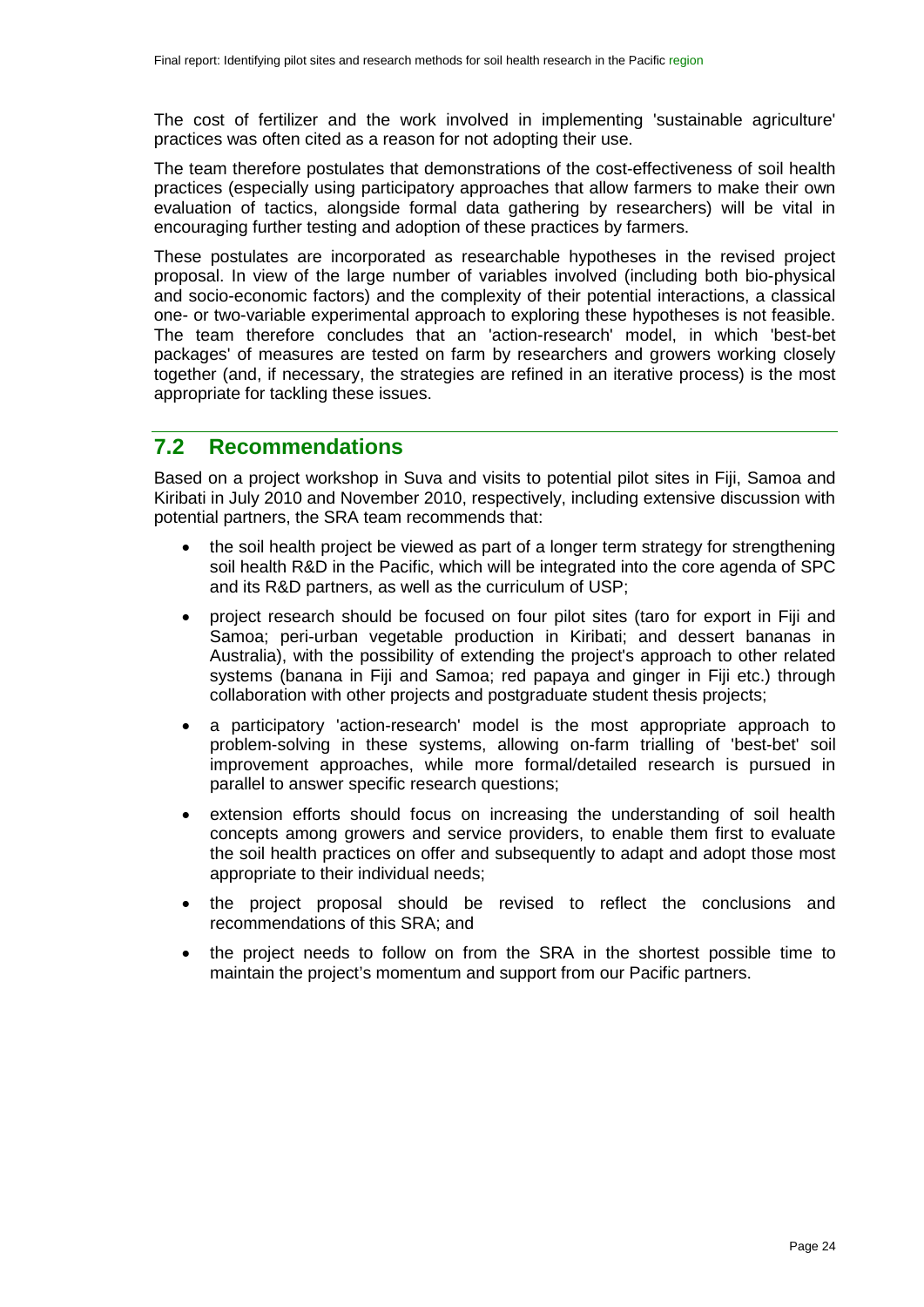# <span id="page-24-0"></span>**8 References**

# <span id="page-24-1"></span>**8.1 References consulted**

- Franzluebbers AJ (2004) Tillage and management effects on soil organic matter. In 'Soil organic matter in sustainable agriculture'. (Eds F Magdoff, RR Weil) pp. 227-268. (CRC Press: Boca Raton)
- Leslie, D.M. (2002) 'An Introduction to the Soils of Fiji.' (Oceania Printers Ltd: Suva, Fiji).
- Moebius-Clune BN (2010) Applications of Integrative Soil Quality Assessment in Research, Extension, and Education. Doctor of Philosophy thesis, Cornell University.
- Morrison, RJ (1986) Chemistry, mineralogy and classification of Pacific atoll soils. In 'Soil Taxonomy and Fertility in the South Pacific' (Eds M Asghar, TJ Davidson, RJ Morrison) pp. 281-290. (The University of the South Pacific: Apia, Western Samoa)
- Stirling GR (1989) Organic amendments for control of root-knot nematode (*Meloidogyne incognita*) on ginger. *Australasian Plant Pathology* **18**, 39-44.
- Stirling GR and Pattison AB (2008) Beyond chemical dependency for managing plantparasitic nematodes: examples from the banana, pineapple and vegetable industries of tropical and subtropical Australia. *Australasian Plant Pathology* **37**, 254-267.
- Wolf B, Snyder GH (2003) 'Sustainable soils: the place of organic matter in sustaining soils and their productivity.' (Fine Products Press: New York)
- Wright, ACS (1963) Soils and Land Use of Western Samoa. *NZ Soil Bureau Bulletin* **22**. (Soil Bureau: NZ DSIR) 192p.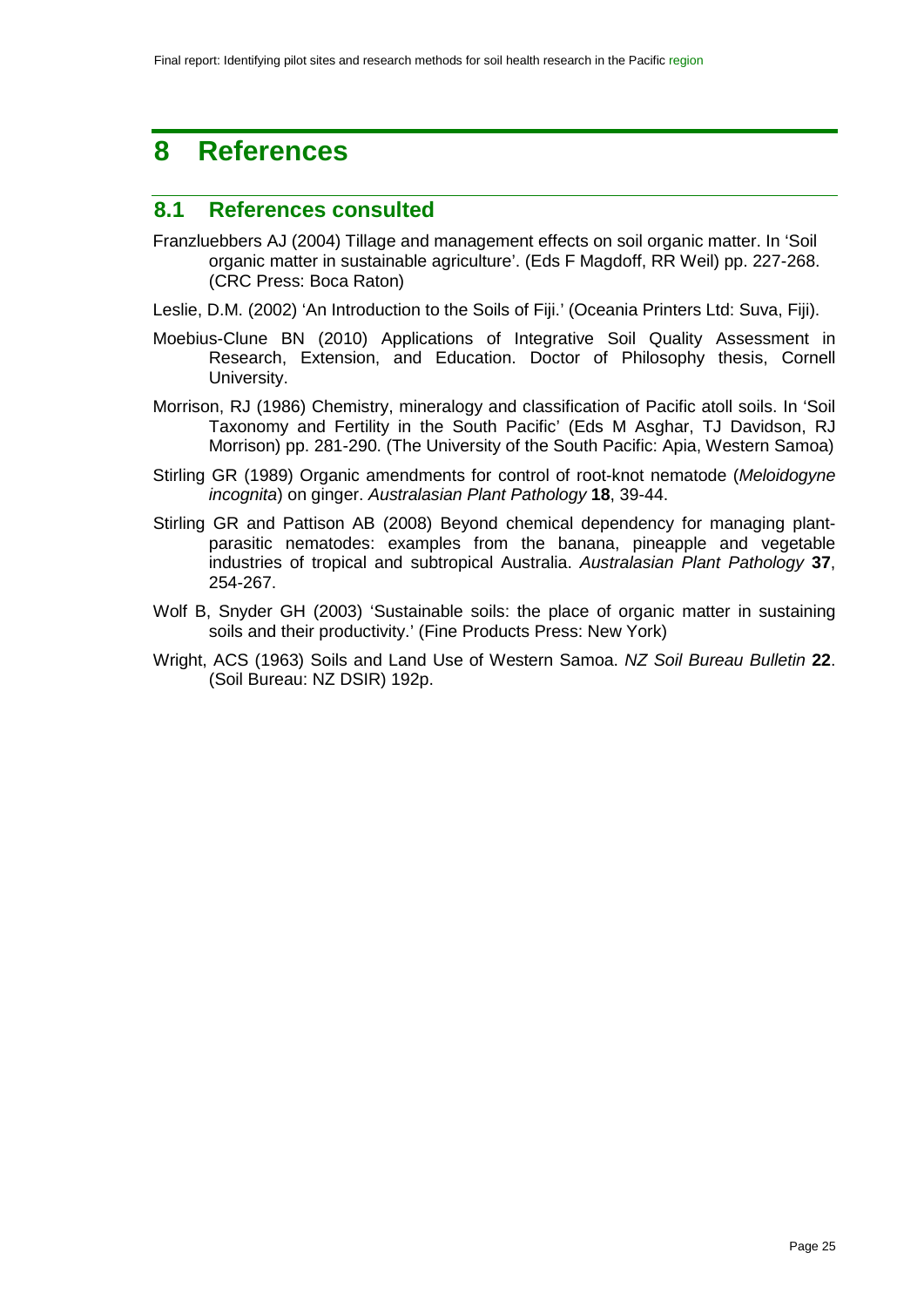# <span id="page-25-0"></span>**9 Appendixes**

## <span id="page-25-1"></span>**9.1 Draft outline of a Soil Health R&D Strategy for the Pacific Islands**

The purpose of a 'soil health R&D strategy for the Pacific Islands' is to underpin the agricultural development of the region by ensuring that the productivity of key cropping systems can be sustainably increased, while conserving the natural resource base and ecosystem services upon which agriculture depends.

Current intensification efforts are failing because they offer economic incentives to increase crop production, without providing growers and other stakeholders with the knowledge, technologies and incentives that will allow them to do so sustainably. Although the concepts and practical principles of soil health are well established and their effectiveness has been demonstrated at least at pilot scale in the Pacific islands, adoption of soil health practices by growers and land-holders has so far been limited.

The **soil health strategy** takes as its starting point that the principles of soil health are **scientifically established** (so basic research is not required) and that there is some **policy support** for efforts to improve soil health at the level of senior decision-makers, such as the Heads of Agriculture and Forestry Services (so this is not a major constraint that needs to be addressed with high priority). However, there is a need for various **enabling and supportive actions** that will allow soil health concepts and practices to be *mainstreamed* and become the prevailing paradigm in agricultural policy and planning, research, extension and production.

These enabling actions include:

- adaptive research to
	- o identify soil health approaches that are most appropriate to local circumstances
	- o evaluate and adapt technologies that are cost-effective under prevailing circumstances
	- o select or develop indicators that offer researchers, extension workers and farmers a cost-effective means to monitor current soil status and progress towards adequate soil health
	- o evaluate and adapt extension approaches that enable farmers to understand soil health concepts and adopt soil health practices
- Individual and institutional capacity building in soil research
- Individual and institutional capacity building in participatory research and extension approaches to disseminating soil health concepts and practices
- Strengthening of support services
	- o diagnostic laboratory services
	- o biological support services (taxonomy/identification, diagnostic research)
- Communicating soil health challenges, opportunities and advances to decisionmakers (at various levels)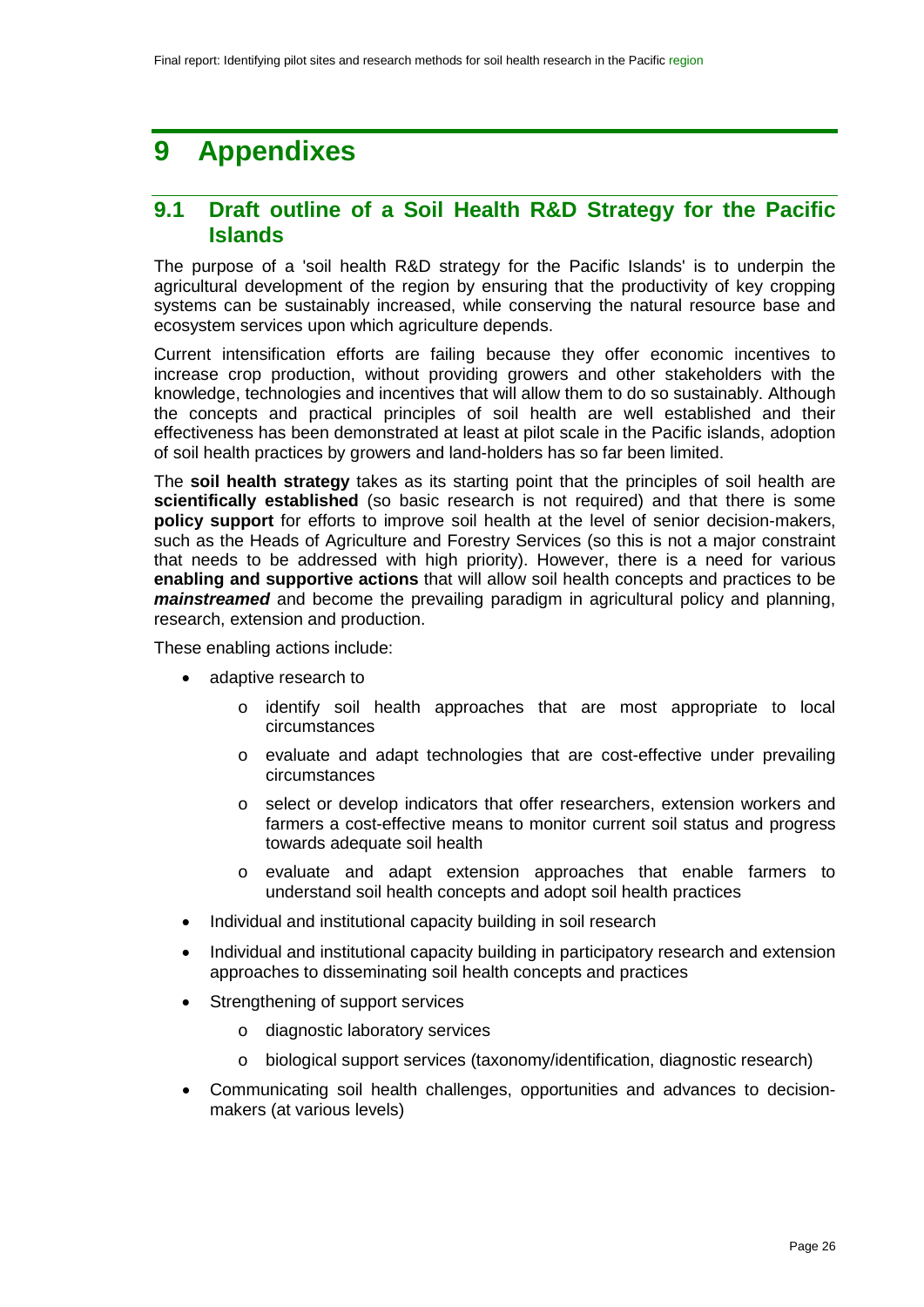#### **Specific/local strategy for 'systems in crisis'**

- I. Diagnosis of crop production and soil health problems
	- a. Preliminary 'on-the-spot' diagnosis (by soil researchers, in consultation with extension workers and farmers): assess colour, texture and structure of soils (and their local variation - e.g. due to erosion, waterlogging etc); assess 'crop health' (yield, quality of product, any visual symptoms of deficiencies); assess specific pest and disease problems (are these soilrelated or attributable to other causes - poor crop hygiene, contaminated planting material, invasive species etc.)
	- b. Conventional laboratory-based diagnosis of physical and chemical attributes (by researchers)
		- i. Local/national laboratory testing for major nutrients, physical attributes
		- ii. Comprehensive/detailed tests reduced set of samples sent to regional/international labs for GLC analysis of all elements, including trace elements
		- iii. Comparison of data (from i and ii) with published data (if any) of expected values, optima for target crop etc.
	- c. Conventional laboratory-based testing of biological attributes (by researchers)
		- i. Identification of pests (insects, nematodes, molluscs...) and pathogenic organisms (fungi and bacteria), if necessary including molecular studies for strain identification etc.
		- ii. Experimentation, if necessary, to investigate whether organisms (if new strains/species or poorly known) are pathogenic and/or damaging
	- d. Indicator-based diagnosis (by researchers, with extension workers and farmers)
		- i. Apply limited number of tests (physical, biological and chemical) available in 'soil health toolbox'
		- ii. Compare with results of conventional tests to see whether major problems are successfully detected
	- e. Evaluation of the resources available for soil improvement (by researchers, extension workers and farmers). This will include consideration of both technologies (purchased fertilisers, organic amendments, green manure cover crops, agroforestry etc) and specific materials (e.g. among organic amendments: animal manure, cocopeat, sugarcane waste etc.); evaluation will include consideration of cost/availability, expected value for soil improvement and, if necessary, specific tests to confirm characteristics.
	- f. Synthesis of analysis and recommendations. (by researchers, extension workers and farmers). Assembling the best available evidence from diagnostic tests, the key problems are identified and prioritized, and strategies devised to address them.

(N.B. This is an iterative and evolving process. The process is 'iterative' in the sense that preliminary recommendations can be made and some work on improving soil health can begin on the basis of the preliminary diagnosis; the problem-solving strategy may need to be modified as results from detailed tests